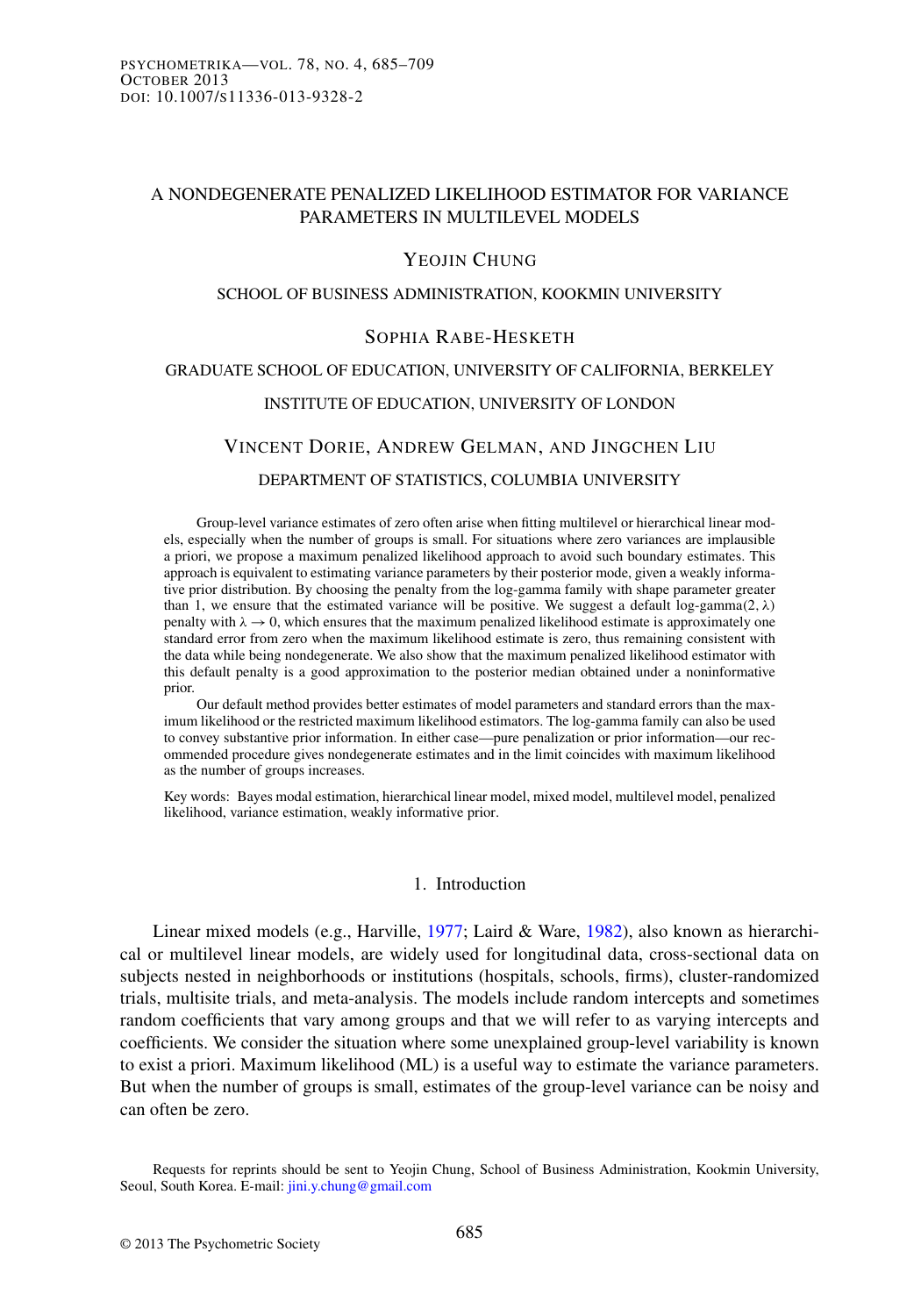Zero group-level variance estimates can cause several problems. Zero variance can go against prior knowledge of researchers and results in underestimation of uncertainty in fixed coefficient estimates. Inferences for groups are often of interest to researchers, but when the group-level variance is estimated as zero, the resulting predictions of the group-level errors will all be zero, so one fails to find unexplained differences between groups. In addition, uncertainty in predictions for new and existing groups is also understated. In Section [2.1,](#page-2-0) we further discuss problems caused by the boundary estimate.

In this paper, we develop a nondegenerate estimator by maximizing the log-likelihood plus a penalty function, or equivalently by assigning a prior distribution to the unknown variance parameters and finding the posterior mode. It is possible to do this without requiring strong prior knowledge. But our functional form is general enough that it can also be applied when real prior information is available.

Penalized likelihood or Bayes modal estimation has been used to obtain more stable estimates in item response theory (Swaminathan & Gifford, [1985](#page-24-0); Mislevy, [1986;](#page-24-1) Tsutakawa & Lin, [1986\)](#page-24-2) and to avoid boundary estimates (or logit parameters tending to  $\pm \infty$ ) in log-linear models (Galindo-Garre, Vermunt, & Bergsma, [2004\)](#page-23-2), logistic regression (Gelman, Jakulin, Pittau, & Su, [2008](#page-23-3)), and latent class analysis (Maris, [1999](#page-23-4); Galindo-Garre & Vermunt[,2006](#page-23-5)). Such an approach has also been used to obtain nondegenerate covariance matrices in finite mixtures of normal densities (Ciuperca, Ridolfi, & Idier, [2003;](#page-23-6) Vermunt & Magidson, [2005](#page-24-3)) and in multivariate regression (Warton, [2008\)](#page-24-4). Our penalized likelihood approach to avoid boundary estimates for variance parameters in multilevel models turns out to be similar to, but more general than, the independently developed adjustment for density maximization approach by Morris and Tang [\(2011](#page-24-5)). They apply the idea to the Fay and Herriot [\(1979\)](#page-23-7) model for small-area estimation using area-level (group-level) data and focus on the problem of predicting area-level means (see also Li & Lahiri, [2010](#page-23-8)). In contrast, we consider unit-level data and focus on estimation of the model parameters and standard errors of regression coefficients. By adjusting two parameters of the log-gamma penalty, our method can take into account prior knowledge about the group-level variance.

We recommend a class of log-gamma penalties (or gamma priors) that in our default setting (the log-gamma(2,  $\lambda$ ) penalty with  $\lambda \to 0$ ) produce maximum penalized likelihood (MPL) estimates (or Bayes modal estimates) approximately one standard error away from zero when the maximum likelihood estimate is at zero. We consider these priors to be weakly informative in the sense that they supply some direction but still allow inference to be driven by the data. The penalty has little influence when the number of groups is large or when the data are informative about the variance, and the asymptotic mean squared error of the proposed estimator is the same as that of the maximum likelihood estimator. The default penalization can also be interpreted as equivalent to specifying a noninformative prior for the group-level standard deviation and applying a log transformation to this parameter to symmetrize the posterior distribution. We compare the bias and mean squared error of our estimator to maximum likelihood and restricted maximum likelihood in simulations across a wide range of conditions. Our method performs well and also provides better estimates of standard errors of regression coefficients.

Compared with full Bayes or posterior mean (or median) estimation, our approach does not require simulation and is computationally as efficient as maximum likelihood estimation, in fact potentially more efficient as it avoids the slow convergence that can occur if the maximum likelihood estimate is on the boundary. No additional convergence checking is required and there is no need to specify priors for all model parameters.

We have implemented penalized likelihood estimation in Stata and R with only minor modifications of existing software for maximum likelihood estimation of linear mixed models. Given user-specified or default choices of the parameters of the penalty function, the programs automatically find the maximum penalized likelihood estimate of the variance parameter and provide inferences for the coefficients conditional on that estimate.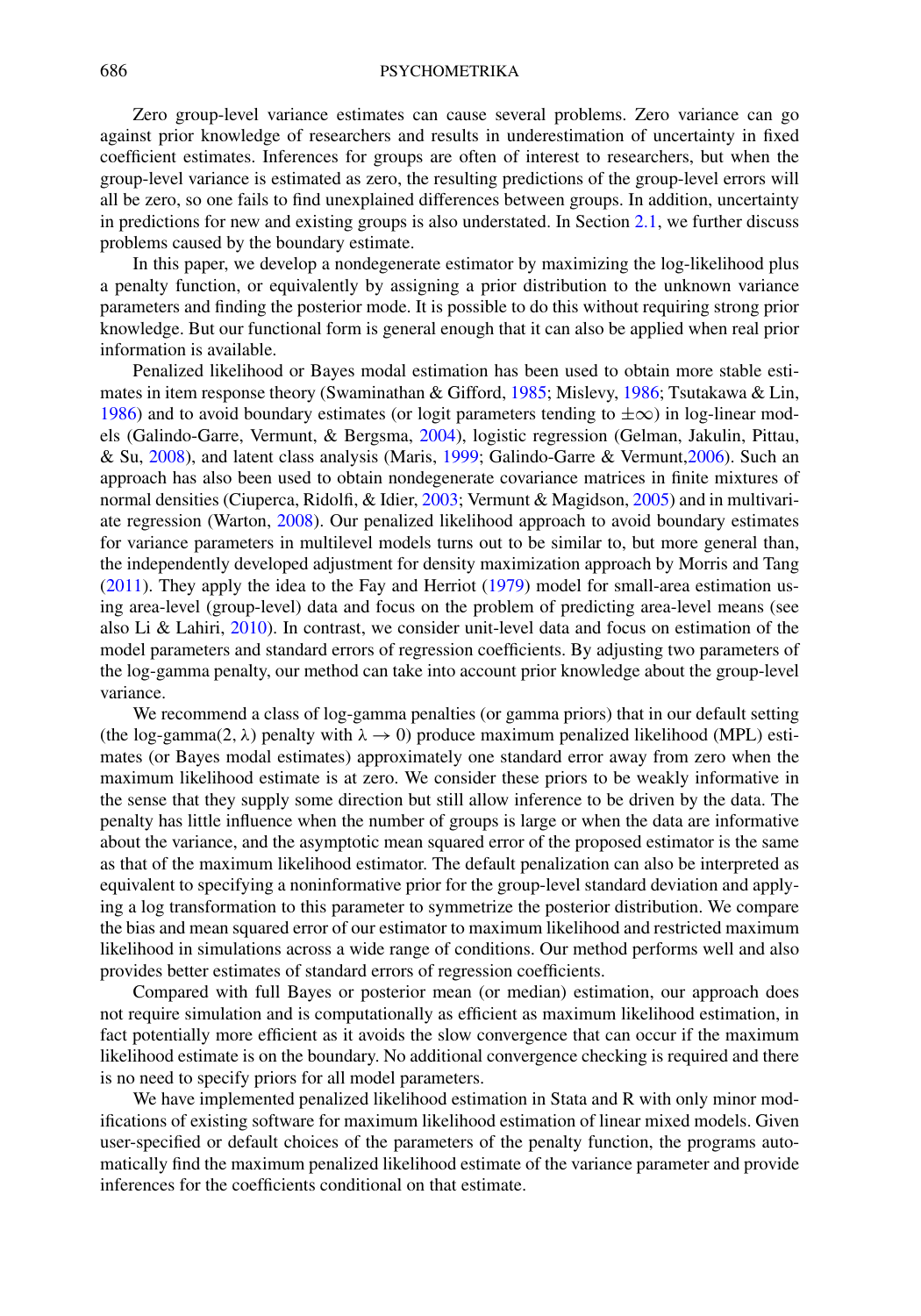<span id="page-2-1"></span><span id="page-2-0"></span>In Section [2,](#page-2-1) we discuss our motivation for avoiding boundary estimates for group-level variance parameters. In Section [3,](#page-5-0) we introduce our maximum penalized likelihood approach and our recommended default penalty function or weakly informative prior distribution. Section [4](#page-7-0) shows theoretical properties of the resulting estimator. In Section [5](#page-12-0), we apply the proposed method to a dataset, and in Section [6](#page-13-0) we perform simulations to compare performance of our method with maximum likelihood and restricted maximum likelihood in a range of situations. We end with a discussion in Section [7](#page-18-0).

#### 2. Motivation for Avoiding Boundary Estimates

#### *2.1. Problems with Boundary Estimates*

When a variance parameter is estimated as zero, there is typically a large amount of uncertainty about this variance. One possibility is to declare in such situations that not enough information is available to estimate a multilevel model. However, the available alternatives can be unappealing since, as noted in the introduction, discarding a variance component or setting the variance to zero understates the uncertainty. In particular, standard errors for coefficients of covariates that vary between groups will be too low as we will see in Section [2.2.](#page-3-0) The other extreme is to fit a regression with indicators for groups (a fixed-effects model), but this will overcorrect for group effects (it is mathematically equivalent to a mixed-effects model with variance set to infinity), and also does not allow predictions for new groups.

Degenerate variance estimates lead to complete shrinkage of predictions for new and existing groups and yield estimated prediction standard errors that understate uncertainty. This problem has been pointed out by Li and Lahiri [\(2010\)](#page-23-8) and Morris and Tang ([2011\)](#page-24-5) in small area estimation.

Here is an example. Using multilevel modeling of data on US voters' choice of candidates, Gelman, Shor, Bafumi, and Park ([2007\)](#page-23-9) found that richer voters tended to support Republican candidates but with a slope that varied depending on some state-level covariates. For some models fit to some elections, the estimated variance of the residuals for the state-level slopes was zero. In the resulting inferences, the slopes were perfectly predicted by the state-level covariates. There is no reason to believe this—the perfect prediction is merely an artifact of a variance estimate that happened to be zero—and it is awkward to graph or attempt to directly interpret these results, showing an estimated perfect fit that we do not and should not believe. A related difficulty arises when comparing instances of a model that is repeatedly fit to similar data from different surveys or different years, yielding zero variance estimates some of the time, as found by Bell ([1999\)](#page-23-10) when estimating annual poverty rates of school-aged children for the US states using data from the Current Population Survey.

If zero variance is not a null hypothesis of interest, a boundary estimate, and the corresponding zero likelihood ratio test statistic, should not necessarily lead us to accept the null hypothesis and to proceed as if the true variance is zero. This point is particularly important when zero variance leads to the smallest possible standard errors for parameters of interest as in randomeffects meta-analysis where the practice of using tests of homogeneity as a basis for choosing between fixed and random-effects meta-analysis has been criticized (e.g., Hardy & Thompson, [1998;](#page-23-11) Borenstein, Hedges, Higgins, & Rothstein, [2009](#page-23-12); Curcio & Verde, [2011](#page-23-13); Draper, [1995,](#page-23-14) pp. 52–53). Inclusion of varying intercepts can be viewed as a continuous model expansion (Draper, [1995\)](#page-23-14) to allow for the possibility that there may be unexplained differences between groups (see also Gelman & Meng, [1996\)](#page-23-15).

An argument against avoiding boundary estimates is that negative variance parameters should be permitted if the model is viewed as a marginal model for the responses given the covariates, in which case only the sum of the group-level and within-group variance must be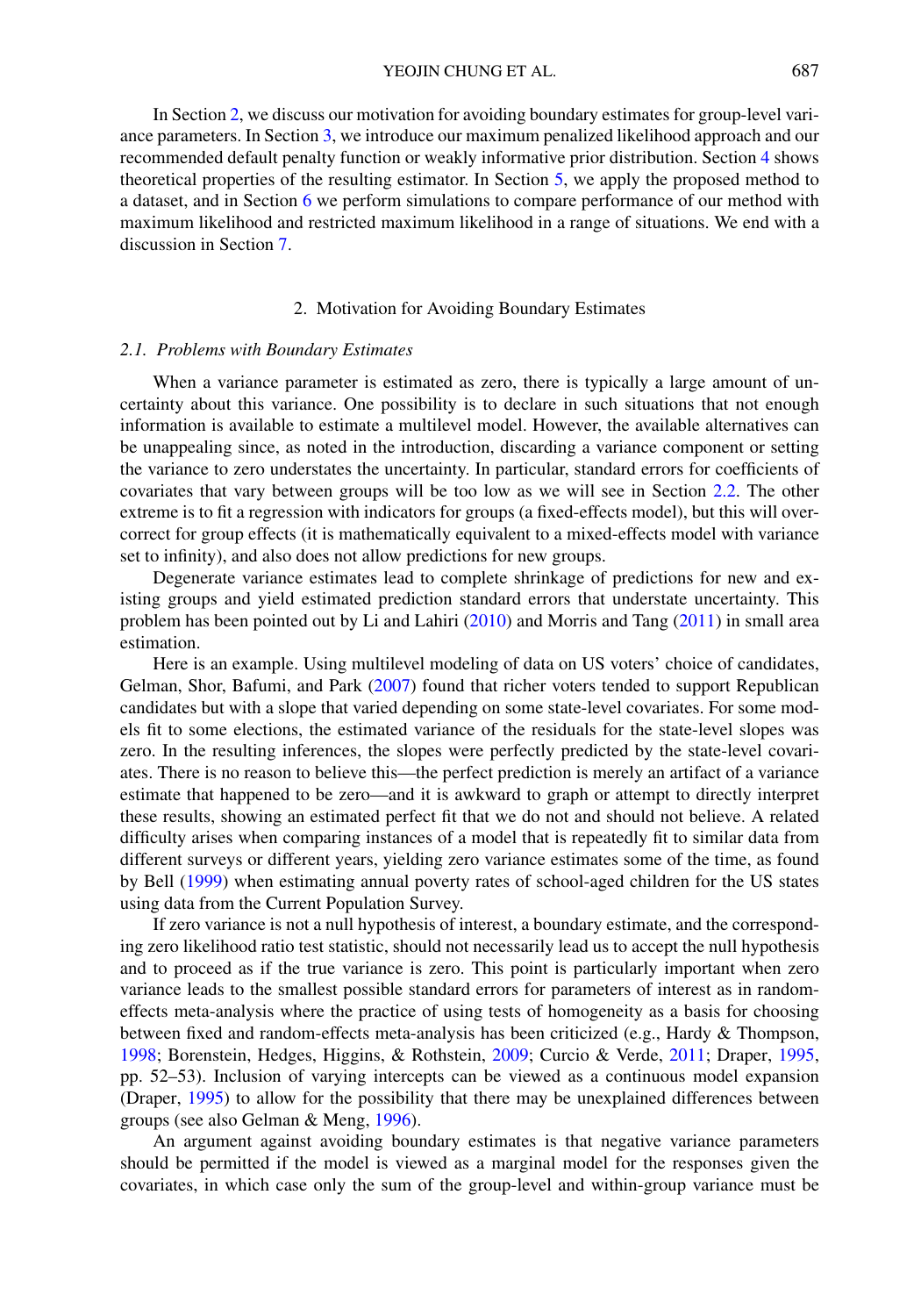<span id="page-3-0"></span>positive (Verbeke & Molenberghs, [2000](#page-24-6), pp. 52–53). However, we take a hierarchical perspective, where the intercepts vary due to omitted group-level variables and, therefore, the group-level variance must be nonnegative.

#### *2.2. Example: Meta-analysis*

Two important examples where the number of groups is often small and the estimate of the group-level variance affects the standard errors for the coefficients of interest are meta-analyses and cluster-randomized trials. Here, we briefly consider a meta-analysis example that we return to in Section [5](#page-12-0) where we also analyze data from a cluster-randomized trial.

<span id="page-3-1"></span>A classic example where the maximum likelihood estimate of the group-level variance is zero is a meta-analysis of randomized experiments of coaching for the Scholastic Aptitude Test (SAT) conducted in eight schools (Alderman & Powers, [1980](#page-23-16); Rubin, [1981;](#page-24-7) Gelman, Carlin, Stern, & Rubin, [2004](#page-23-17)). The data consist of an estimated treatment effect and associated standard error for each school, obtained by separate analyses of the data of each school.

Meta-analysis with varying intercepts (DerSimonian & Laird, [1986\)](#page-23-18), typically called random-effects meta-analysis, allows for heterogeneity among studies due to differences in populations, interventions, and measures of outcomes. The model for the effect size *yi* of study *i* can be written as

$$
y_i = \mu + \theta_i + \epsilon_i, \quad \theta_i \sim N\big(0, \sigma_\theta^2\big), \ \epsilon_i \sim N\big(0, s_i^2\big), \tag{1}
$$

and allows the effect  $\mu + \theta_i$  of study *i* to deviate from the overall effect size  $\mu$  by a study-specific amount  $\theta_i$ . The estimated effect  $y_i$  for study *i* differs from  $\mu + \theta_i$  by an estimation error  $\epsilon_i$  with standard deviation set equal to the estimated standard error for study *i*.

The ML estimate of  $\sigma_{\theta}$  is 0, which implies that the treatment effect  $\mu$  is the same for all schools, and that the studies conducted in the different schools are "functionally equivalent" (Borenstein et al., [2009](#page-23-12), p. 83) in terms of populations, interventions, and measures of outcomes. Because studies conducted by different researchers in different settings are usually known a priori to be heterogeneous, there has been much criticism of the practice of testing the null hypothesis of homogeneity and proceeding as if the variance is zero when the null hypothesis is not rejected (e.g., Borenstein et al., [2009](#page-23-12); Draper, [1995;](#page-23-14) Hardy & Thompson, [1998;](#page-23-11) Overton, [1998;](#page-24-8) Viechtbauer, [2005\)](#page-24-9). For instance, Higgins, Thompson, and Spiegelhalter [\(2009](#page-23-19), p. 149) argue that "such a null hypothesis is usually untenable." Here, we propose not to proceed as if the variance is zero when its point estimate is zero, if the data are consistent with larger values of the variance (see also Curcio & Verde, [2011](#page-23-13)).

The range of values of  $\sigma_{\theta}$  that is supported by the data can be assessed by considering the estimated standard error of the estimate of  $\sigma_{\theta}$  and by plotting the profile log likelihood of  $\sigma_{\theta}$ (maximized over  $\mu$ ). For the 8-schools data, the estimated standard error of 6.32 is substantial and the profile log-likelihood (the left plot in Figure [1](#page-4-0)) is quite flat, showing that large values of  $\sigma_{\theta}$  (e.g.,  $\sigma_{\theta} = 6.30$ ) are supported.

Inference for  $\sigma_{\theta}$  is important because it affects both the point estimate  $\hat{\mu}$  of the overall effect size and its estimated standard error,  $\hat{\mathbf{se}}(\hat{\mu}) = [\sum_i (s_i^2 + \hat{\sigma}_{\hat{\theta}}^2)^{-1}]^{-1/2}$ , which increases with  $\hat{\sigma}_{\theta}$ .<br>For example, the estimated standard error is 4.1 for  $\hat{\sigma}_{\theta} = 0$ , compared with 5.5 for  $\hat{\sigma}_{\theta} =$ For example, the estimated standard error is 4.1 for  $\hat{\sigma}_{\theta} = 0$ , compared with 5.5 for  $\hat{\sigma}_{\theta} = 10$  (the corresponding estimates of  $\mu$  are 7.7 and 8.1, respectively).

To compare study-specific effects, we can predict  $\theta_i$  using the empirical Bayes predictor,  $\tilde{\theta}_i = (1 - \hat{B}_i)y_i + \hat{B}_i\hat{\mu}$  where  $\hat{B}_i = s_i^2/(\hat{\sigma}_\theta^2 + s_i^2)$  (e.g., Raudenbush & Bryk, [1985](#page-24-10)). When  $\sigma_\theta$  is estimated as zero, all the studies have the same predicted value  $\hat{\mu}$ . The right panel of Figure [1](#page-4-0) shows that predictions change rapidly with increasing  $\hat{\sigma}_{\theta}$ . The widths of the empirical Bayes prediction intervals also increase with increasing  $\hat{\sigma}_{\theta}$ , so that the uncertainty of the predictions is understated whenever  $\sigma_{\theta}$  is underestimated.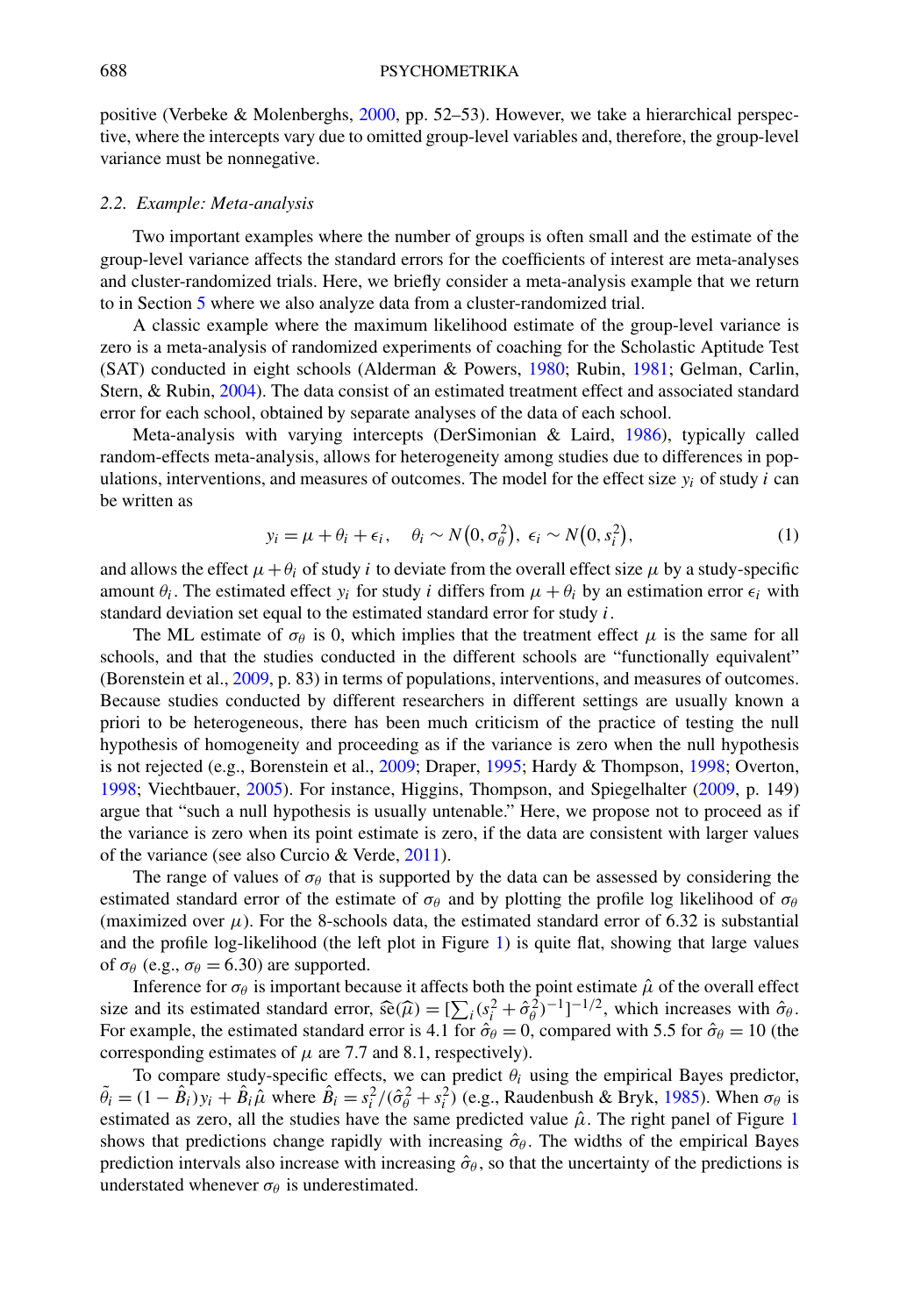

FIGURE 1.

<span id="page-4-0"></span>Profile log-likelihood as a function of  $\sigma_{\theta}$  (*left*) and  $\sigma_{\theta}^2$  (*middle*) and empirical Bayes predictions (*right*) for 8-schools data. The *dashed curve* on the *left* is the quadratic approximation at the mode, based on the estimated standard error. The *vertical dashed line* is the MPL estimate for a log-gamma(2, 0) penalty on  $\sigma_{\theta}$  (*left*) or  $\sigma_{\theta}^2$  (*middle*). The *vertical dotted line* on the *right panel* indicates one standard error of  $\hat{\sigma}_{\theta}^{\text{ML}}$ .



FIGURE 2.

<span id="page-4-1"></span>For a simple varying-intercept model with  $\sigma_{\theta} = 0.5$  and  $J = 10$  groups: (a) Sampling distribution of the maximum likelihood estimates  $\hat{\sigma}_{\theta}$ , based on 1,000 simulations of data from the model. (**b**) Log-likelihood functions for 100 simulated datasets. When the maximum is at 0, curves are shown in *black* and otherwise in *gray*. The maximum likelihood estimates are extremely variable and the likelihood function is not very informative about  $\sigma_{\theta}$ .

### *2.3. Simulation: Boundary Problems for a Simple Model*

To demonstrate that boundary estimates occur frequently with a small number of groups and that large values of the variance also tend to be supported in such situations, we simulate data from a varying-intercept model with  $J = 10$  groups. To keep things simple, we do not include covariates, treat the mean and within-group variance as known, and set the group size to  $n = 1$ :

$$
y_j \sim N(\theta_j, 1), \qquad \theta_j \sim N(0, \sigma_\theta^2), \quad \text{for } j = 1, ..., J.
$$

From this model, with  $\sigma_{\theta} = 0.5$ , we create 1,000 simulated datasets and estimate  $\sigma_{\theta}$  by maximum likelihood by solving for  $\hat{\sigma}_{\theta}$  in the equation  $1 + \hat{\sigma}_{\theta}^2 = \frac{1}{J} \sum_{j=1}^{J} y_j^2$ , with the boundary constraint that  $\hat{\sigma}_{\theta} = 0$  if  $\frac{1}{J} \sum_{j=1}^{J} y_j^2 < 1$ . In this simple example, it is easy to derive the probability of obtaining a boundary estimate as  $Pr(\chi^2(J) < \frac{J}{1+\sigma_0^2}) = 0.37$ .

*Pigure [2](#page-4-1)(a)* shows the empirical sampling distribution of the maximum likelihood estimates of  $\sigma_{\theta}$ . As expected, in more than a third of the simulations, the likelihood is maximized at  $\hat{\sigma}_{\theta} = 0$ .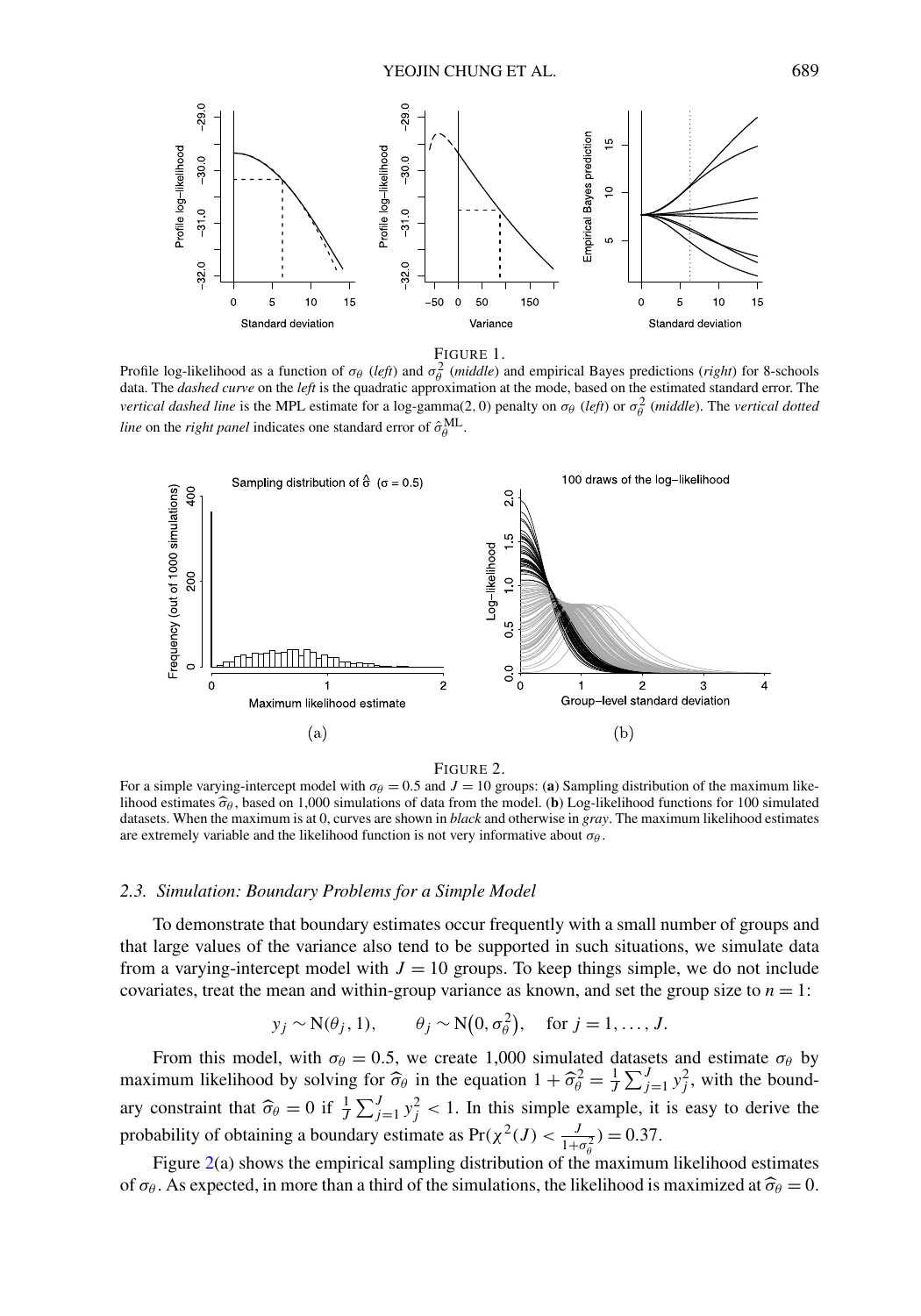The noise is so much larger than the signal here that it is impossible to do much more than bound the group-level variance; the data do not allow an accurate estimate.

<span id="page-5-0"></span>Figure [2\(](#page-4-1)b) displays 100 draws of the likelihood function, which shows in a different way that the maximum is likely to be on the boundary, with there being quite a bit of uncertainty. We want a point estimator that is positive while being consistent with the data. Setting  $\sigma_{\theta}$  to zero would be a mistake, and it would also be wrong to say that the likelihood offers no information at all. In particular, it bounds  $\sigma_{\theta}$  on the high end. A fair point summary would be somewhere in the range supported by the likelihood, with a standard error high enough to acknowledge the uncertainty in the inference.

### 3. Maximum Penalized Likelihood Estimation of *σθ*

#### <span id="page-5-2"></span>*3.1. A Brief Review of Maximum Likelihood and Restricted Maximum Likelihood*

We consider the model

$$
y_{ij} = \mathbf{x}_{ij}^T \boldsymbol{\beta} + \theta_j + \epsilon_{ij}, \quad i = 1, ..., n_j, \ j = 1, ..., J, \ \sum_{j=1}^J n_j = N,
$$
 (2)

where  $y_{ij}$  is the response variable and  $x_{ij}$  is a *p*-dimensional vector of covariates for unit *i* in group *j*;  $\beta$  is a *p*-dimensional vector of coefficients that do not vary between groups;  $\theta$ <sub>i</sub> ∼  $N(0, \sigma_{\theta}^2)$  is a group-level error; and  $\epsilon_{ij} \sim N(0, \sigma_{\epsilon}^2)$  is a residual for each observation. We further assume that  $\theta_j$  and  $\epsilon_{ij}$  are independent.

The parameters  $(\beta, \sigma_{\theta}, \sigma_{\epsilon})$  are commonly estimated by maximum likelihood. Another option is restricted or residualized maximum likelihood (REML, Patterson & Thompson, [1971\)](#page-24-11), which is equivalent to specifying uniform priors for the regression coefficients  $\beta$  and finding the marginal posterior mode, integrated over  $\theta_j$  and  $\beta$  (Harville, [1974](#page-23-20)). Unlike the ML estimator, the REML estimator of  $\sigma_{\theta}^2$  is unbiased in balanced designs (constant group-size) if it is allowed to be negative.

<span id="page-5-3"></span>Discussion of small-sample inference for mixed models has largely focused on the covariance matrix of *<sup>β</sup>* (e.g., Kenward & Roger, [1997](#page-23-21)). Longford ([2000\)](#page-23-22) points out that this covariance matrix is often poorly estimated because variance components are estimated inaccurately. The sandwich estimator (Huber, [1967](#page-23-23); White, [1990\)](#page-24-12) is asymptotically consistent even if the distributional assumptions are violated. However, as Drum and McCullagh [\(1993](#page-23-24)) note, it can perform poorly when the sample size is small. Crainiceanu, Ruppert, and Vogelsang [\(2003](#page-23-25)) derive a general expression for the probability that the (local) maximum of the marginal (or restricted) likelihood is at the boundary for linear mixed models, and Crainiceanu and Ruppert ([2004](#page-23-26)) discuss the finite-sample distribution of the likelihood ratio statistic for testing null hypotheses regarding the group-level variance.

### *3.2. Maximum Penalized Likelihood Estimation*

In the present article, we are particularly concerned with the group-level standard deviation, and we specify a penalty for  $\sigma_{\theta}$ . The penalized log-likelihood function can be written as

<span id="page-5-1"></span>
$$
\log l_p(\sigma_\theta, \beta, \sigma_\epsilon; y) = \log l(\sigma_\theta, \beta, \sigma_\epsilon; y) + \log p(\sigma_\theta),
$$
\n(3)

where the first term of the right-hand side is the log-likelihood and log  $p(\sigma_\theta)$  is an additive penalty term. We find the maximum penalized likelihood (MPL) estimator that maximizes [\(3\)](#page-5-1).

The exponential of the penalty term can be regarded as a Bayesian prior density for  $\sigma_{\theta}$ . Assuming a uniform prior,  $p(\beta, \sigma_{\epsilon}) = 1$ , for  $\beta$  and  $\sigma_{\epsilon}$ , the penalized log-likelihood is (up to an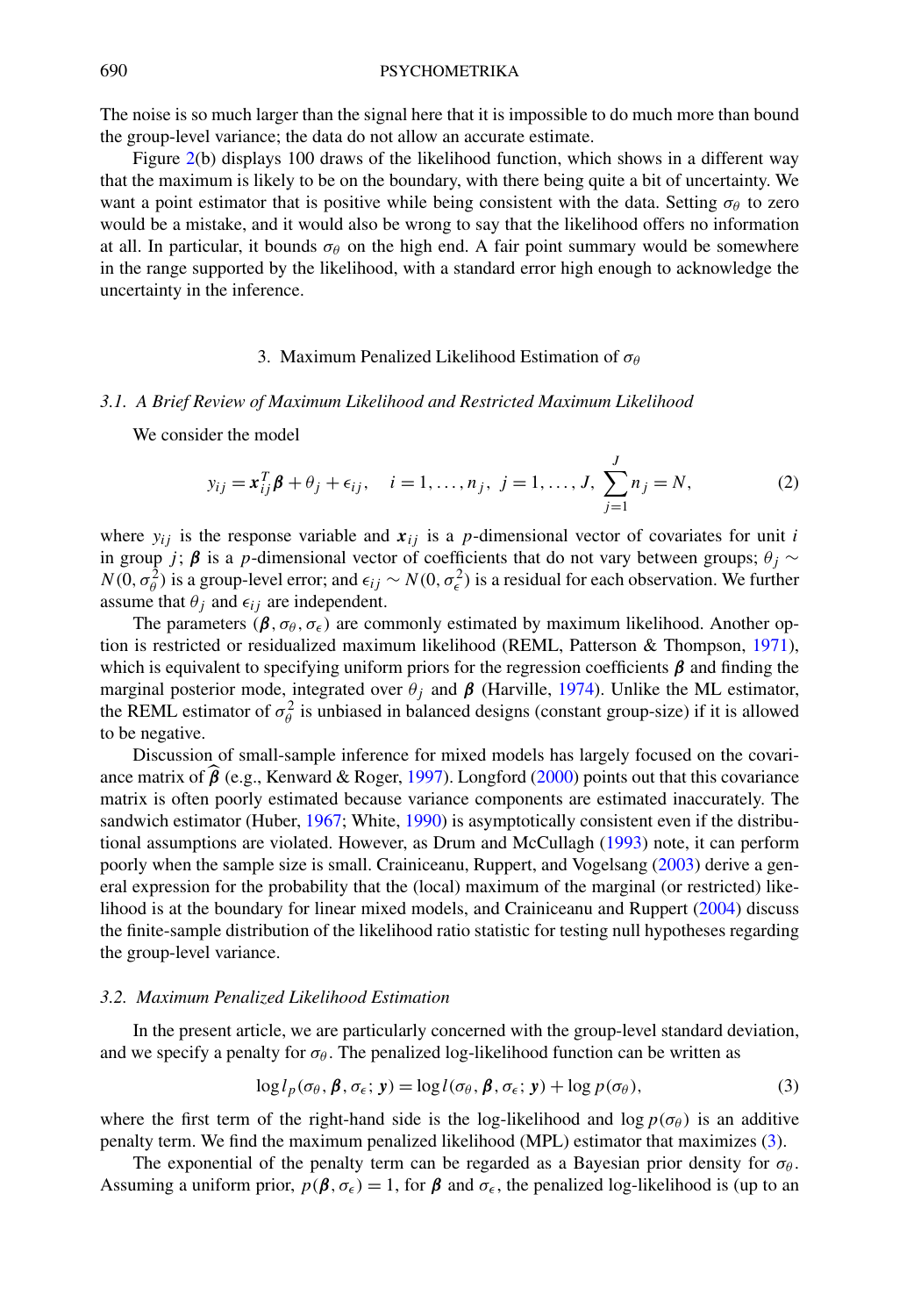additive constant) the marginal log-posterior density with varying intercepts  $(\theta_i)$  integrated out. Therefore, the MPL estimates can be viewed as posterior modal estimates. By integrating the posterior over *θj* , we avoid the incidental parameter problem (Neyman & Scott, [1948](#page-24-13); O'Hagan, [1976;](#page-24-14) Mislevy, [1986](#page-24-1)).

Unlike posterior mean estimation, maximum penalized likelihood (or posterior modal) estimation does not involve simulation and is computationally as efficient as maximum likelihood estimation. By modifying existing maximum likelihood estimation procedures,  $g11$  amm (Rabe-Hesketh, Skrondal, & Pickles, [2005,](#page-24-15) Rabe-Hesketh & Skrondal, [2012\)](#page-24-16) in Stata and lmer (Bates & Maechler, [2010\)](#page-23-27) in R, we have developed software to find the maximum of the penalized likelihood. The modified gllamm is available from [www.gllamm.org](http://www.gllamm.org) and  $blmer$ , the modified lmer function, can be found in the blme package available from the Comprehensive R Archive Network. In both programs, the user has the option to specify a penalty that is added to the log-likelihood during optimization.

#### *3.3. Log-Gamma Penalty Function*

We propose the logarithm of a gamma density as a penalty function of  $\sigma_{\theta}$ , which is equivalent to assigning a gamma (*not* inverse-gamma) prior on  $σθ$ ,

$$
p(\sigma_{\theta}) = \frac{\lambda^{\alpha}}{\Gamma(\alpha)} \sigma_{\theta}^{\alpha - 1} e^{-\lambda \sigma_{\theta}}, \quad \alpha > 0, \ \lambda > 0
$$
 (4)

with mean  $\alpha/\lambda$  and variance  $\alpha/\lambda^2$ , where  $\alpha$  is the shape parameter and  $\lambda$  is the rate parameter (the reciprocal of the scale).

As a default choice of the parameters, we suggest  $\alpha = 2$  and  $\lambda \rightarrow 0$ . Since the gamma density with  $\alpha = 2$  is 0 at the origin, the MPL estimate of  $\sigma_{\theta}$  is always positive even when the maximum of the likelihood is at 0. In addition, with  $\lambda \to 0$ , the gamma density function has a positive constant derivative at zero, which allows the likelihood to dominate if it is strongly curved near zero. The positive constant derivative implies that the prior is linear at zero so that there is no dead zone near zero. The top-left panel of Figure [3](#page-7-1) shows that the gamma(2*,* 0*.*1) density increases linearly from zero with a gentle slope. The shape will be even flatter with a smaller rate parameter.

Other values than zero can also be used for  $\lambda$  when a researcher has prior knowledge about the group-level variance. For example, we can set  $1/\lambda$  to the prior estimate of  $\sigma_\theta$  since  $1/\lambda$  is the mode of gamma $(2, \lambda)$ . Choosing  $\lambda \rightarrow 0$  as a default has the advantage that it does not depend on the scale of the response variable.

Various reasonable-seeming choices of priors are not useful for avoiding boundary estimates using the MPL approach. The *exponential* and *half-Cauchy* families, for example, do not decline to zero at the boundary, so they do not rule out posterior mode estimates of zero. Such priors can be excellent weakly informative priors for full Bayesian or posterior mean inference (see Gelman, [2006](#page-23-28)), but do not work if the goal is to get a nondegenerate posterior mode estimate.

The *lognormal* and *inverse-gamma* densities are 0 at the boundary but all their derivatives are zero at the origin, essentially ruling out small estimates of  $\sigma_{\theta}$  no matter what the data suggest. This can be seen in Figure [3](#page-7-1) where both the inverse-gamma(2*,* 5) (bottom-left) and lognormal(1*,* 0*.*5) (top-right) have a cutoff below which the prior will dominate. The shape of the inverse-gamma changes dramatically depending on the choice of hyperparameters, as seen by comparing the inverse-gamma(2*,* 5) with the inverse-gamma(0*.*01*,* 0*.*01) (bottom-right). An inverse-gamma prior with small hyperparameters is often used as a noninformative prior for variances in multilevel models because it is flat apart from the spike near zero; but posterior mean inferences can be sensitive to the choice of hyperparameters (Gelman, [2006](#page-23-28)), unless the likelihood is concentrated away from zero (Browne & Draper, [2006\)](#page-23-29). The posterior will have its mode close to the mode of the prior as long as the likelihood has moderate curvature, so that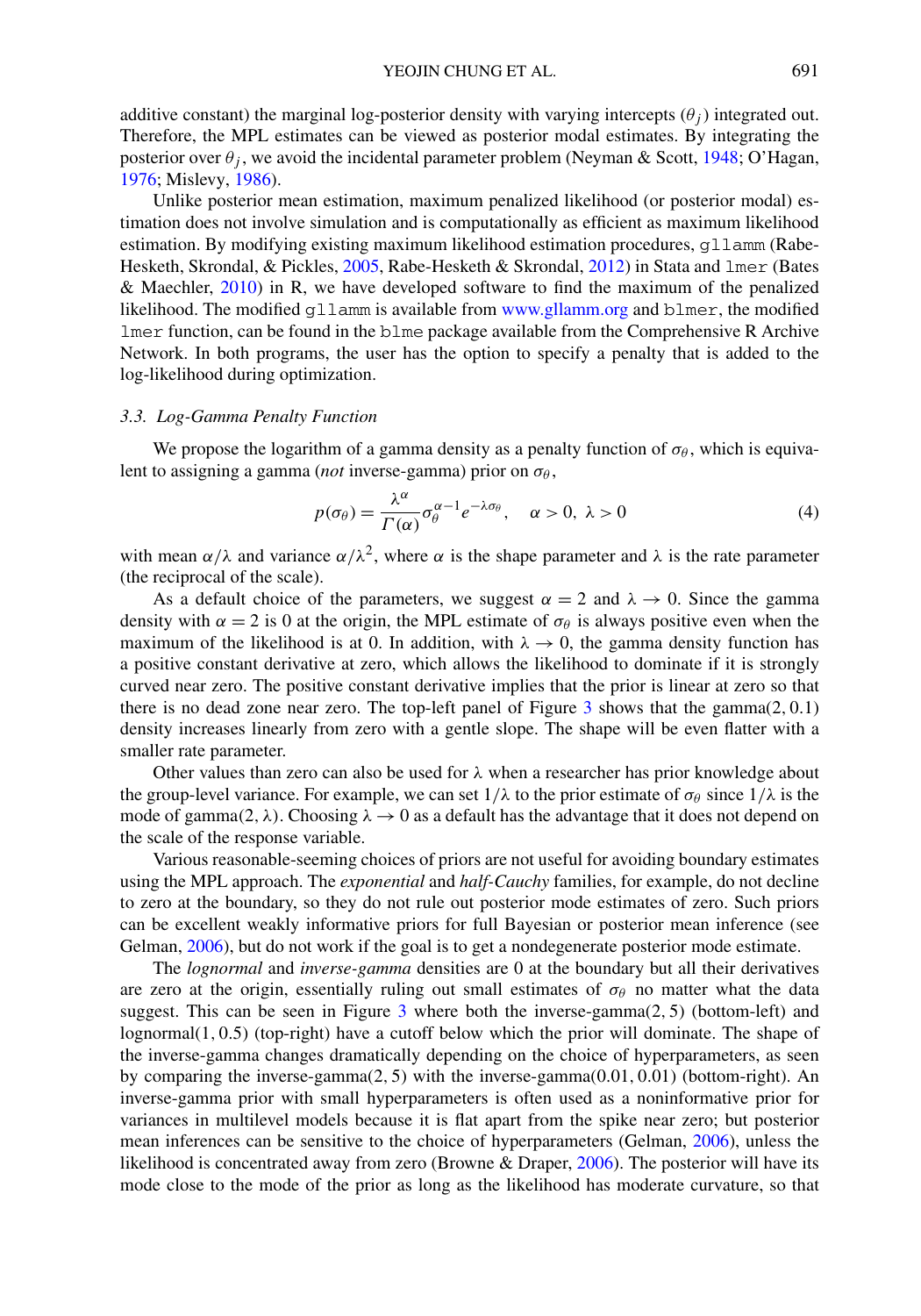

FIGURE 3.

<span id="page-7-1"></span>Inverse-gamma, log-normal, and gamma priors. Both log-normal(1*,* 0*.*5) (*top-right*) and inverse-gamma(2*,* 5) (*bottom-left*) have a cutoff below which the prior will dominate. Inverse-gamma(0*.*01*,* 0*.*01) (*bottom-right*) has a sharp peak at 0.01. Therefore, these priors will dominate the likelihood when the likelihood has a gentle curvature. In contrast, gamma(2*,* 0*.*1) (*top-left*) increases slowly and linearly from zero.

<span id="page-7-3"></span><span id="page-7-0"></span>the inverse-gamma prior with small hyperparameters becomes informative for posterior mode inference. Thus, the log-normal and inverse-gamma can only be used when there is real prior information to guide the choices of their two parameters; they cannot be a default choice of the sort we are seeking here.

### 4. Theoretical Properties

### <span id="page-7-2"></span>*4.1. Difference Between Maximum Likelihood and Maximum Penalized Likelihood*

To examine the effect of  $\alpha$  and  $\lambda$  on the MPL estimator analytically, we treat  $(\beta, \sigma_{\epsilon})$  as nuisance parameters and assume that the profile log-likelihood of  $\sigma_\theta$  can be approximated by a quadratic function in  $\sigma_{\theta}$  around the ML estimator,  $\hat{\sigma}_{\theta}^{\text{ML}}$ ,

$$
\log L(\sigma_{\theta}) \approx -\frac{(\sigma_{\theta} - \hat{\sigma}_{\theta}^{\text{ML}})^2}{2 \cdot \widehat{\text{se}}(\hat{\sigma}_{\theta}^{\text{ML}})^2} + c_1.
$$
 (5)

Here,  $\widehat{se}(\hat{\sigma}_{\theta}^{\text{ML}})$  represents the estimated asymptotic standard error of *σ*<sub>θ</sub> (based on the observed information). This quadratic approximation of the profile log-likelihood function of *σ*<sub>θ</sub> is reasoninformation). This quadratic approximation of the profile log-likelihood function of  $\sigma_{\theta}$  is reasonable because the first derivative of the profile log-likelihood (with respect to  $\sigma_{\theta}$ , not  $\sigma_{\theta}^2$ ) at the ML estimate  $\hat{\sigma}_{\theta}^{\text{ML}}$  is zero even when  $\hat{\sigma}_{\theta}^{\text{ML}}$  is zero.

For example, consider a balanced varying-intercept model without covariates by setting  $x_{ij}^T \beta = \mu$  and  $n_i = n$  in model ([2\)](#page-5-2). For convenience, we assume that  $\sigma_\epsilon$  is known as  $\sigma_0$ . Then the profile log-likelihood of  $\sigma_{\theta}$  is given by

$$
\log L_{\sigma_\theta}(\sigma_\theta) = -\frac{J}{2}\log\left(\sigma_0^2 + n\sigma_\theta^2\right) - \frac{1}{2}\left(\frac{\text{SST}}{\sigma_0^2} - \frac{n\sigma_\theta^2}{\sigma_0^2(\sigma_0^2 + n\sigma_\theta^2)}\text{SSB}\right)
$$

where SST =  $\sum_j \sum_i (y_{ij} - \bar{y}_{..})^2$  and SSB =  $n \sum_j (\bar{y}_{.j} - \bar{y}_{..})^2$ .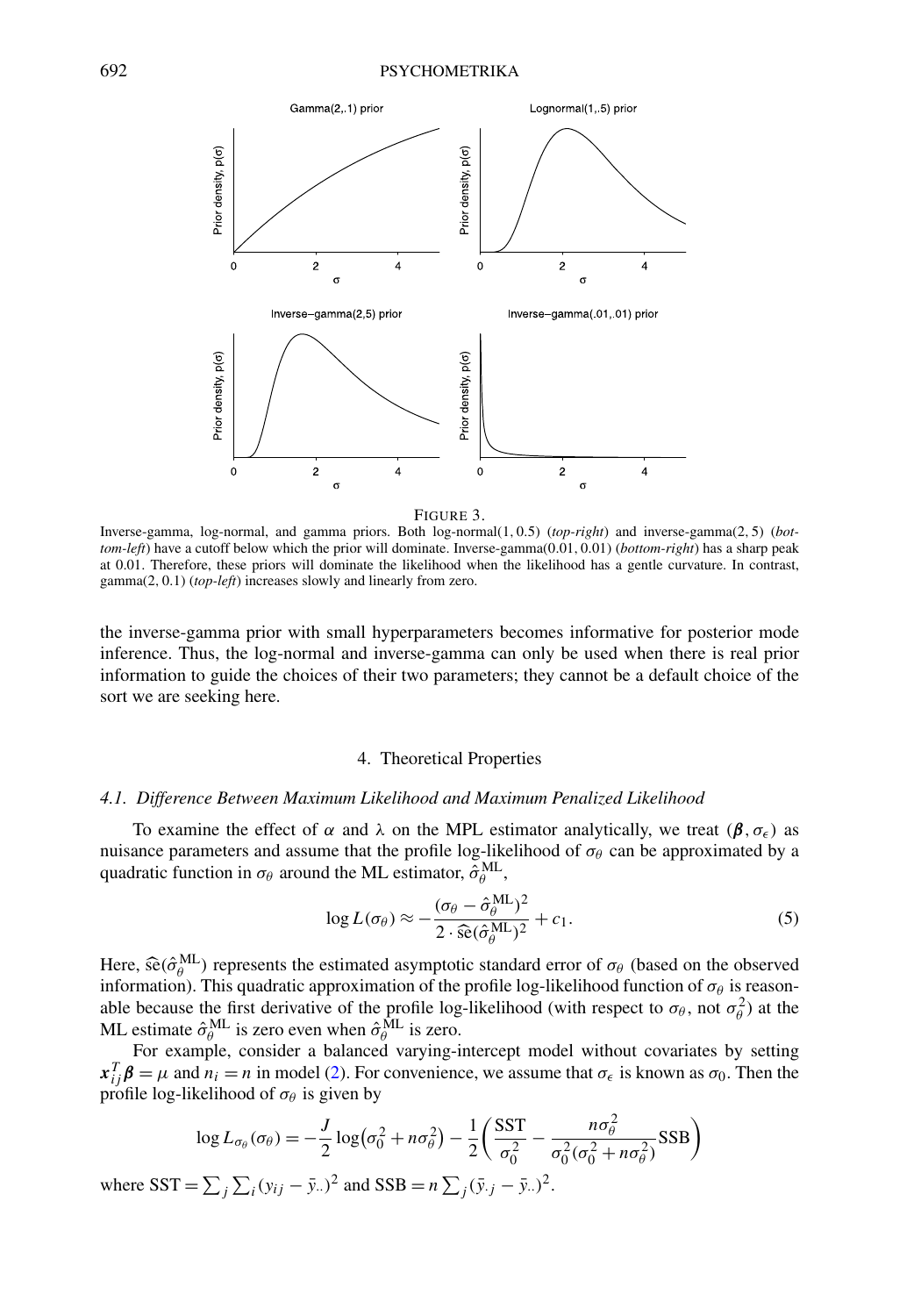<span id="page-8-0"></span>Taking the derivative of  $\log L_{\sigma_\theta}$  with respect to  $\sigma_\theta$ , we have

$$
\frac{\partial \log L_{\sigma_{\theta}}}{\partial \sigma_{\theta}} = \left( -\frac{nJ}{2(\sigma_0^2 + n\sigma_{\theta}^2)} + \frac{n \cdot \text{SSB}}{2(\sigma_0^2 + n\sigma_{\theta}^2)^2} \right) \cdot 2\sigma_{\theta}.
$$
 (6)

When we have a boundary estimate of  $\sigma_{\theta}$ , the log-likelihood function of  $\sigma_{\theta}^2$  usually has its maximum in the negative region, and so  $\partial \log L_{\sigma\theta}/\partial(\sigma_\theta^2)$  (the part in the parentheses on the right-hand side in [\(6](#page-8-0))) is negative at  $\sigma_{\theta}^2 = 0$ . In this case, the quadratic approximation of log  $L_{\sigma_{\theta}}$  in  $\sigma_{\theta}^2$  at the boundary will not be appropriate because the linear term still exists. Even in this case, ([6\)](#page-8-0) will be zero because of the factor  $2\sigma_{\theta}$ . Therefore, in the Taylor expansion of  $\log L_{\sigma_{\theta}}$  in  $\sigma_{\theta}$  at 0, the linear term vanishes, the leading term becomes the quadratic (with negative coefficient when  $\hat{\sigma}_{\theta}^{\text{ML}} = 0$ ) and the higher order terms are negligible around  $\sigma_{\theta} = 0$ . In Sections [5](#page-12-0) and [6](#page-13-0), we will confirm that the quadratic approximation fits well in two applications and in simulations.

<span id="page-8-1"></span>Using this quadratic approximation of the profile log-likelihood in  $\sigma_{\theta}$ , we derive a number of properties of the log-gamma $(\alpha, \lambda)$  penalty of  $\sigma_{\theta}$ . (Derivations are in [A](#page-19-0)ppendix A.) In what follows, we discuss the behavior of the MPL estimator of  $\sigma_\theta$  for two cases: given under Property [1](#page-8-1) for  $\hat{\sigma}_{\theta}^{\text{ML}} = 0$  and Property [2](#page-8-2) for  $\hat{\sigma}_{\theta}^{\text{ML}} > 0$ .

**Property 1.** When  $\hat{\sigma}_{\theta}^{ML} = 0$ , for fixed  $\alpha > 1$  and  $\hat{\text{se}}(\hat{\sigma}_{\theta}^{ML})$ , the largest possible MPL estimate is attained when  $\lambda \to 0$  with the value attained when  $\lambda \rightarrow 0$  with the value

<span id="page-8-3"></span>
$$
\widehat{\sigma}_{\theta} = \widehat{\text{se}}(\widehat{\sigma}_{\theta}^{\text{ML}})\sqrt{\alpha - 1}.
$$
\n(7)

When  $\alpha = 2$ , we obtain  $\hat{\sigma}_{\theta} = \hat{\text{se}}(\hat{\sigma}_{\theta}^{\text{ML}})$ . That is, when the ML estimate is on the boundary,  $\alpha s$ -gamma(2,  $\lambda$ ) penalty shifts the MPL estimate away from zero but not more than one the  $\log$ -gamma $(2, \lambda)$  penalty shifts the MPL estimate away from zero but not more than one estimated standard error.

<span id="page-8-2"></span>One standard error can be regarded as a statistically insignificant distance from the ML estimate. If the quadratic approximation in ([5\)](#page-7-2) holds and  $\hat{\sigma}_{\theta}^{\text{ML}}$  is zero, the likelihood-ratio test (LRT) statistic for  $H_0: \sigma_\theta = \widehat{\text{se}}(\hat{\sigma}_\theta^{\text{ML}})$  is  $2(\log L(0) - \log L(\widehat{\text{se}}(\hat{\sigma}_\theta^{\text{ML}}))) = 1$ . Testing  $H_0: \sigma_\theta = 0$  is not a standard problem because the null value is on the boundary of the parameter space is not a standard problem because the null value is on the boundary of the parameter space and this problem has been investigated by several authors (Self & Liang, [1987;](#page-24-17) Stram & Lee, [1994\)](#page-24-18). The asymptotic distribution (as *J* approaches infinity) of the test statistic is  $0.5\chi_0^2 + 0.5\chi_1^2$ with 99th percentile 5.41. In finite samples, the mass at zero is larger and the 99th percentile is smaller, but even with  $J = 5$ , the 99th percentile is as large as 3.48, in a model without covariates and large cluster size (Crainiceanu & Ruppert, [2004\)](#page-23-26). For testing  $H_0: \sigma_\theta = \widehat{\text{se}}(\hat{\sigma}_\theta^{\text{ML}}) > 0$ ), the percentile will be larger because there is less point mass at zero (Crainiceanu et al. 2003) the percentile will be larger because there is less point mass at zero (Crainiceanu et al., [2003\)](#page-23-25). Therefore, an LRT statistic of 1 can be considered small.

**Property 2.** When  $\hat{\sigma}_{\theta}^{ML} > 0$ , for fixed  $\alpha > 1$  and  $\hat{\text{se}}(\hat{\sigma}_{\theta}^{ML})$ , the largest possible MPL estimate is attained when  $\lambda \to 0$  with the value attained when  $\lambda \rightarrow 0$  with the value

$$
\widehat{\sigma}_{\theta} = \frac{\widehat{\sigma}_{\theta}^{\text{ML}}}{2} + \frac{\widehat{\sigma}_{\theta}^{\text{ML}}}{2} \sqrt{1 + 4(\alpha - 1)\widehat{\text{se}}(\widehat{\sigma}_{\theta}^{\text{ML}})^{2} / (\widehat{\sigma}_{\theta}^{\text{ML}})^{2}} > \widehat{\sigma}_{\theta}^{\text{ML}}.
$$

In addition,  $\partial \hat{\sigma}_{\theta} / \partial \hat{\mathbf{se}}(\hat{\sigma}_{\theta}^{\mathrm{ML}})$  decreases with  $\hat{\sigma}_{\theta}^{\mathrm{ML}}$ .

Similar to the case of  $\hat{\sigma}_{\theta}^{\text{ML}} = 0$ ,  $\hat{\sigma}_{\theta}$  is greater than  $\hat{\sigma}_{\theta}^{\text{ML}}$  and is an increasing function of  $\frac{\partial \hat{\theta}}{\partial t}(\hat{\sigma}_{\theta}^{ML})$ . The gradient  $\frac{\partial \hat{\theta}}{\partial \theta}$  / $\frac{\partial \hat{\theta}}{\partial \theta}(\hat{\sigma}_{\theta}^{ML})$  has maximum  $\sqrt{\alpha - 1}$  for  $\hat{\sigma}_{\theta}^{ML} = 0$  that coincides with (7) and decreases as  $\hat{\sigma}_{\theta}^{ML}$  increases. This implies that the l [\(7](#page-8-3)) and decreases as  $\hat{\sigma}_{\theta}^{\text{ML}}$  increases. This implies that the log-gamma( $\alpha$ ,  $\lambda$ ) penalty does not shift the MPL estimate as much when  $\hat{\sigma}_{\theta}^{\text{ML}} > 0$  as it does when  $\hat{\sigma}_{\theta}^{\text{ML}} = 0$  when  $\lambda$  is close to zero. Therefore, it has less influence on the estimate when the ML estimate is plausible than when the ML estimate is on the boundary.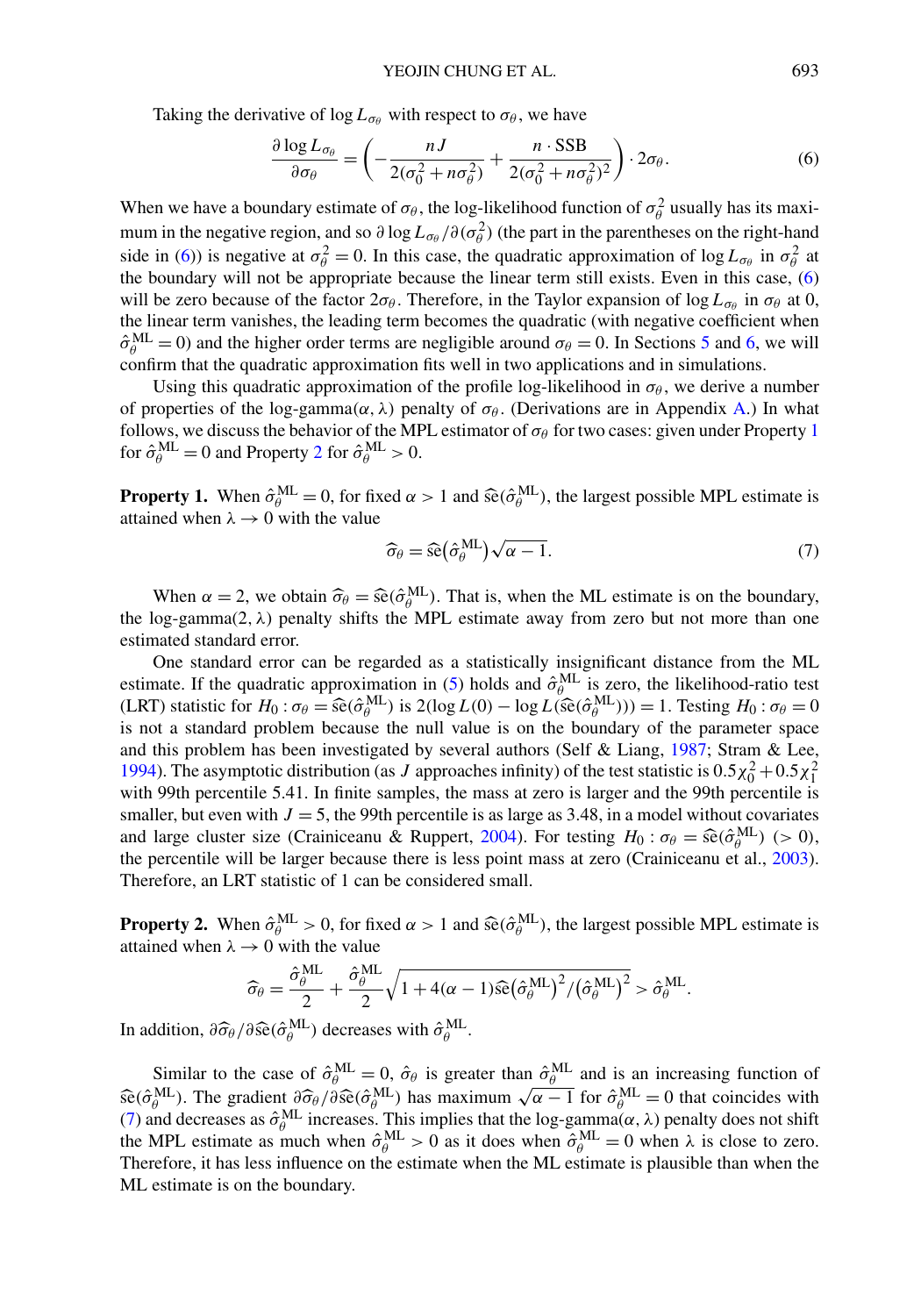<span id="page-9-1"></span>We have discussed the log-gamma penalty on the group-level standard deviation ( $\sigma_{\theta}$ ) since the profile log-likelihood as a function of  $\sigma_{\theta}$  has a better quadratic approximation, and thus helps us to investigate the properties in Section [4.1](#page-7-3). However, one might still be interested in penalties on the variance,  $\sigma_{\theta}^2$ .

**Property 3.** In the limit as  $\lambda \to 0$ , a log-gamma $(\alpha, \lambda)$  penalty on  $\sigma_{\theta}^2$  is equivalent to a loggamma $(2\alpha - 1, \lambda)$  penalty on  $\sigma_{\theta}$ .

Therefore, the properties of the log-gamma penalty in this paper hold for the log-gamma penalty on  $\sigma_{\theta}^2$  with  $\alpha$  adjusted appropriately.

### *4.2. Asymptotic Properties*

Although this paper is concerned with the problem of boundary estimates which occur when *J* is small, it is important to investigate the asymptotic properties of the proposed estimator as  $J \rightarrow \infty$  and compare them with the asymptotic properties of the ML estimator.

Consider a balanced varying-intercept model with  $x_{ij}^T \beta = \mu$  and  $n_i = n$ . For simplicity, we assume that  $\mu$  and  $\sigma_{\epsilon}^2$  are known. Then the ML estimator of  $\sigma_{\theta}$  is  $\hat{\sigma}_{\theta}^{\text{ML}} =$  ${\frac{1}{J}\sum_{j=1}^{J}(\bar{y}_{\cdot j} - \bar{y}_{\cdot \cdot})^2 - \frac{1}{n}\sigma_{\epsilon}^2, 0) }^{1/2}.$ 

When the log-gamma $(\alpha, \lambda)$  penalty is applied to  $\sigma_{\theta}$ , the MPL estimator, say  $\hat{\sigma}_{\theta}^{MPL}$ , is a root of a fifth order polynomial (see Appendix [B\)](#page-19-1). Therefore, we do not have a simple formula for  $\hat{\sigma}_{\theta}^{\text{MPL}}$ , but we can investigate its asymptotic properties using expansions of the penalized log-likelihood (or the log-posterior) function.

The asymptotic distribution of the ML estimator in linear mixed models is shown in Miller [\(1977](#page-23-30)). To examine the asymptotic properties of an estimator for  $\sigma_{\theta}$ , it is sufficient to assume only *J*  $\rightarrow \infty$  regardless of *n*. As *J*  $\rightarrow \infty$ ,  $\hat{\sigma}_{\theta}^{\text{ML}}$  is consistent and  $\sqrt{J}(\hat{\sigma}_{\theta}^{\text{ML}} - \sigma_{\theta}^0)$  follows  $N(0, I(\sigma_\theta^0)^{-1})$  where  $I(\sigma_\theta^0)$  is the information matrix and  $\sigma_\theta^0$  is the true value of  $\sigma_\theta$ .

<span id="page-9-0"></span>Fu and Gleser ([1975\)](#page-23-31) show that the posterior mode is consistent and has the same limiting distribution as the ML estimator under some regularity conditions that are satisfied for our model. That is, as  $J \to \infty$ ,

$$
\sqrt{J}(\hat{\sigma}_{\theta}^{\text{MPL}} - \sigma_{\theta}^0) \rightarrow N(0, I(\sigma_{\theta}^0)^{-1}).
$$

Based on this result, we compare the higher order bias of the ML estimator and the MPL estimator in the following theorem.

**Theorem 4.** At the order of  $J^{-1}$ , the ML estimator and the MPL estimator have the following *bias equations*, *respectively*,

$$
E(\hat{\sigma}_{\theta}^{\text{ML}}) - \sigma_{\theta}^{0} = -\frac{1}{4(\sigma_{\theta}^{0})^{3} J} \left(\frac{\sigma_{\epsilon}^{2}}{n} + (\sigma_{\theta}^{0})^{2}\right)^{2} + o(J^{-1})
$$

$$
E(\hat{\sigma}_{\theta}^{\text{MPL}}) - \sigma_{\theta}^{0} = \left(\frac{\alpha + \lambda \sigma_{\theta}^{0} - 1}{2} - \frac{1}{4}\right) \frac{1}{(\sigma_{\theta}^{0})^{3} J} \left(\frac{\sigma_{\epsilon}^{2}}{n} + (\sigma_{\theta}^{0})^{2}\right)^{2} + o(J^{-1}).
$$

*In addition, with the default penalty* ( $\alpha = 2$  *and*  $\lambda \rightarrow 0$ )*, the two estimators have the same magnitude of bias but the bias is negative for*  $\hat{\sigma}^{\rm ML}_{\theta}$  *and positive for*  $\hat{\sigma}^{\rm MPL}_{\theta}$ *.* 

*Proof:* An outline of the proof is in Appendix [B](#page-19-1) and Dorie ([2013\)](#page-23-32).  $\Box$ 

The MPL estimator of  $\sigma_{\theta}$  with the default penalty is not only asymptotically unbiased and as efficient as the ML estimator, but also has the same magnitude of bias at the higher order as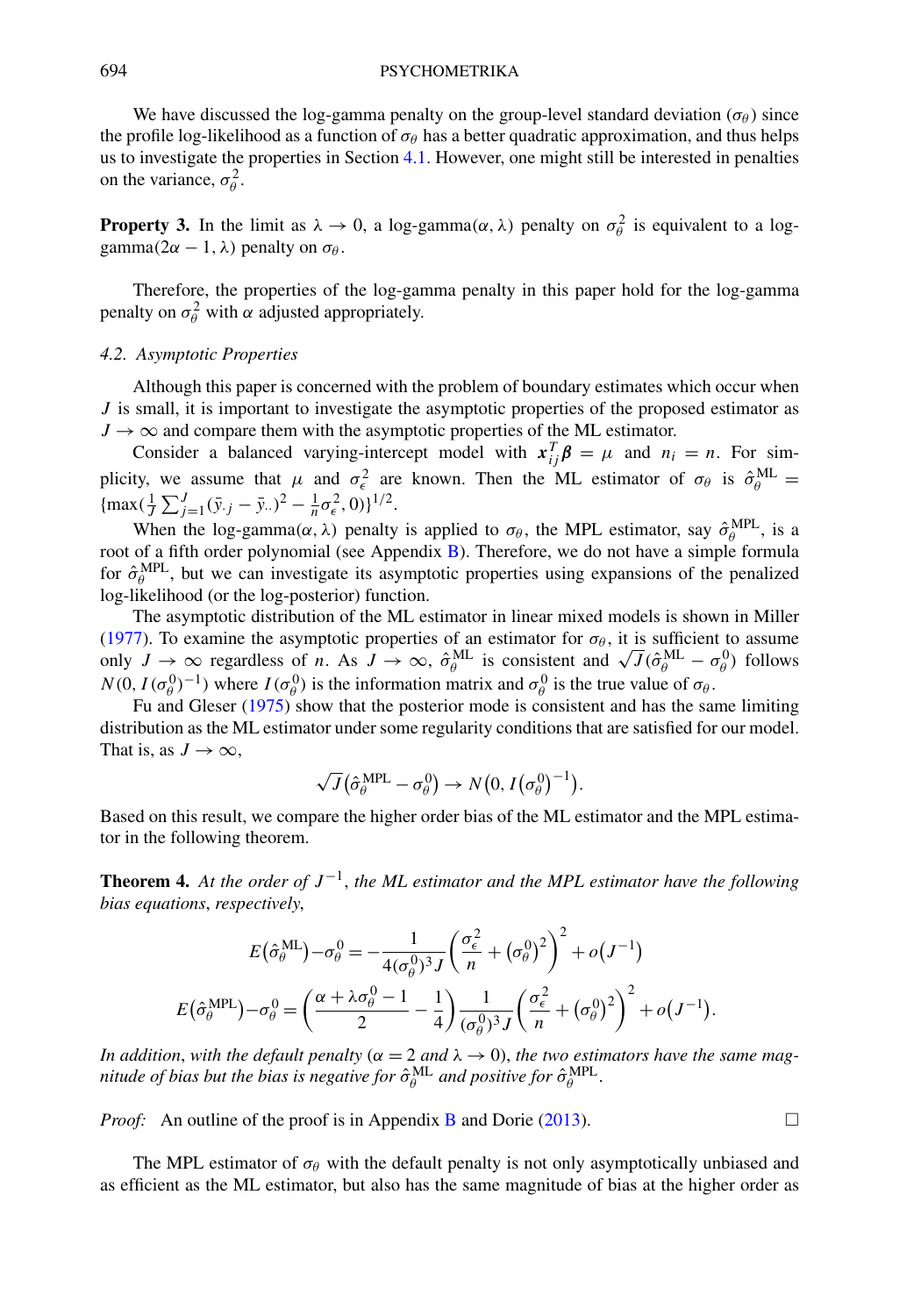seen in Theorem [4.](#page-9-0) In addition, the MPL estimator tends to be less biased for small *J* as will be shown using simulations in Section [6](#page-13-0).

### *4.3. Bayesian Point Estimation and Transformation of σθ*

From a Bayesian point of view, when the posterior density of  $\sigma_{\theta}$  is asymmetric, a transformation of  $\sigma_\theta$  can make the density more symmetric so that the posterior mode will be located near the posterior mean or median which have good asymptotic properties. The ML estimator is invariant under transformations, but the posterior modal estimator is not because of the change in prior density when transforming  $\sigma_{\theta}$ . Thus, the transformation affects the posterior mode.

**Property 5.** The posterior with a gamma $(2, \lambda)$  prior on  $\sigma_{\theta}$  and with  $\lambda \rightarrow 0$  is the same (as a function of  $\sigma_{\theta}$ ) as the posterior of log( $\sigma_{\theta}$ ) with a (improper) uniform prior  $p(\sigma_{\theta}) = 1$ . If the log transformation symmetrizes the posterior density, the posterior mode of  $\sigma_\theta$  with a gamma $(2, \lambda)$ prior is equal to the posterior median of  $\sigma_{\theta}$  with a uniform prior.

This implies that the posterior mode  $\widehat{\log(\sigma_\theta)}$  of  $\log(\sigma_\theta)$  with a uniform prior on  $\sigma_\theta$  is the same as  $\log(\hat{\sigma}_{\theta})$  where  $\hat{\sigma}_{\theta}$  is the posterior mode with a gamma(2,  $\lambda$ ) prior on  $\sigma_{\theta}$ .

With a uniform prior on  $\sigma_{\theta}$ , the profile posterior density of  $\sigma_{\theta}$  is just the profile likelihood of  $\sigma_{\theta}$ , which is often right-skewed or even has its mode at  $\sigma_{\theta} = 0$  (where the boundary estimation problem occurs). In this case, the log transformation of  $\sigma_\theta$  can make the shape of the posterior more symmetric, so that the posterior mode of  $log(\sigma_{\theta})$  is close to the posterior median of  $log(\sigma_{\theta})$ . Since the log transformation is strictly increasing, the posterior median of  $\log(\sigma_{\theta})$  is the same as  $\log(\tilde{\sigma}_{\theta})$  where  $\tilde{\sigma}_{\theta}$  is the median of the original posterior of  $\sigma_{\theta}$  with the uniform prior on  $\sigma_{\theta}$ . Because the posterior of  $\log \sigma_\theta$  with the uniform prior on  $\sigma_\theta$  has the same functional form as the posterior of  $\sigma_{\theta}$  with the gamma $(2, \lambda)$  prior on  $\sigma_{\theta}$ , they are maximized at the same  $\sigma_{\theta}$ , which is also close to  $\tilde{\sigma}_{\theta}$ .

<span id="page-10-2"></span>This relationship between the log transformation and the gamma prior can be extended to general power transformations. Consider the Box–Cox transformations [\(1964](#page-23-33)),  $g_{\gamma}(\sigma_{\theta}) =$  $(\sigma_{\theta}^{\gamma} - 1)/\gamma$  if  $\gamma \neq 0$  and  $g_{\gamma}(\sigma_{\theta}) = \log(\sigma_{\theta})$  if  $\gamma = 0$ .

<span id="page-10-1"></span>**Property 6.** With  $\lambda \to 0$ , maximizing the posterior of  $g_{\gamma}(\sigma_{\theta})$  with a gamma $(\alpha, \lambda)$  prior on  $\sigma_{\theta}$ is equivalent to maximizing the posterior of  $\sigma_\theta$  with a gamma( $\alpha + 1 - \gamma$ ,  $\lambda$ ) prior on  $\sigma_\theta$ . If  $g_\gamma$ symmetrizes the posterior density, the posterior mode of  $\sigma_\theta$  with a gamma( $\alpha + 1 - \gamma$ ,  $\lambda$ ) prior on  $\sigma_{\theta}$  is the same as the posterior median of  $\sigma_{\theta}$ .

<span id="page-10-0"></span>It follows that the shape parameter  $\alpha$  can be chosen to attain a more symmetric posterior density so that the posterior mode is close to the posterior median with the uniform prior.

#### *4.4. Connection to REML*

Patterson and Thompson ([1971\)](#page-24-11) describe the REML log-likelihood, say log*LR*, in terms of the original log-likelihood, *L*, and an additive penalty term,

$$
\log L_R = \log L - \frac{1}{2} \log \left\{ \det \left( X^T V^{-1} X \right) \right\},\tag{8}
$$

where *V* is the  $N \times N$  covariance matrix of the vector of all responses *y*, and *X* is the design matrix with rows  $x_{ij}^T$ . In the varying-intercept model in [\(2](#page-5-2)), *V* is a block-diagonal matrix with  $n_j \times n_j$  blocks,  $V_j$ ,  $j = 1, ..., J$ , where  $V_j$  contains  $\sigma_{\theta}^2 + \sigma_{\epsilon}^2$  on the diagonal and  $\sigma_{\theta}^2$  on the off-diagonals. Recalling that the penalized log-likelihood in [\(3](#page-5-1)) is the sum of the log-likelihood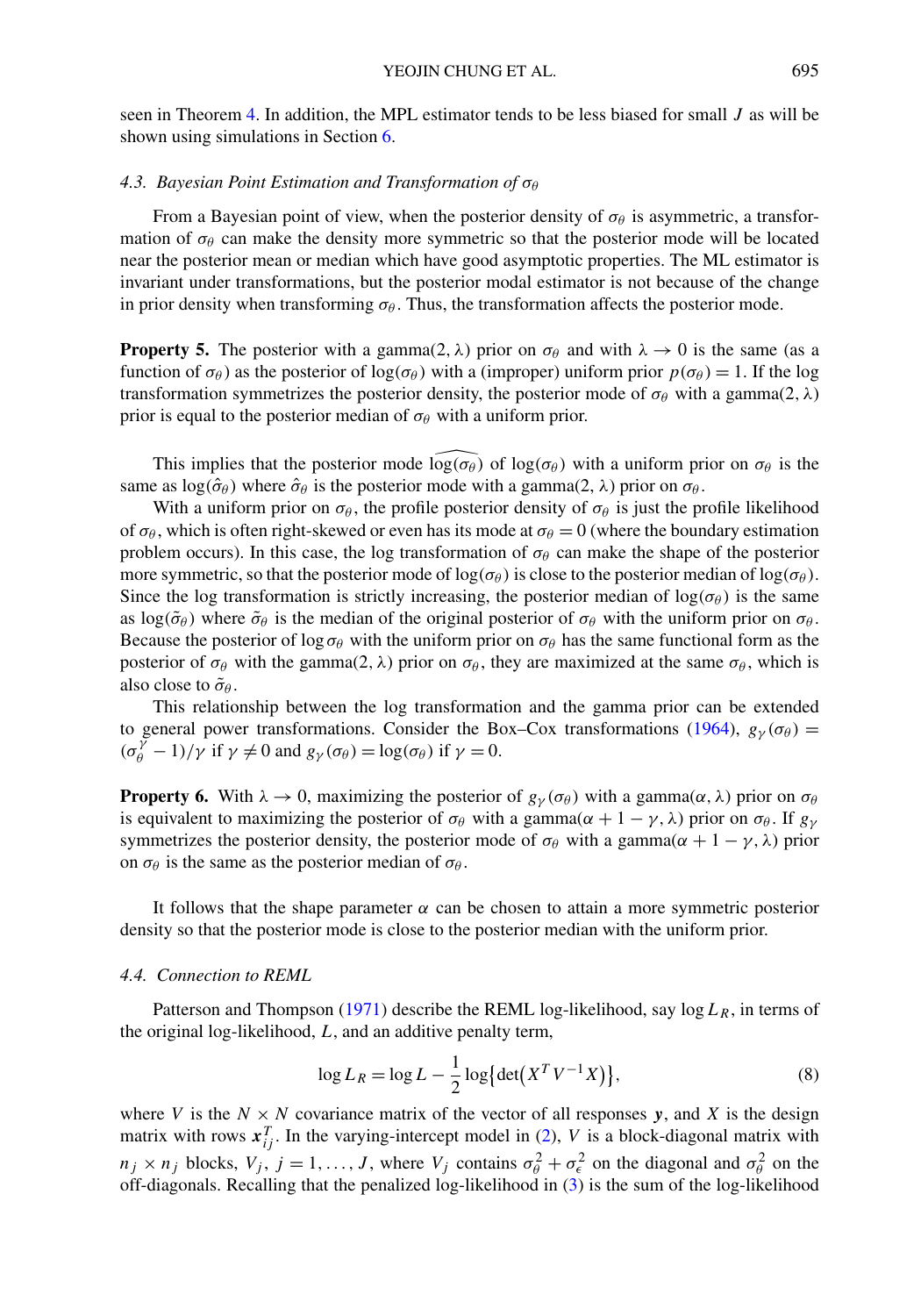and the log-gamma density, the second term in [\(8](#page-10-0)), denoted by log  $p_R(\sigma_\theta^2)$ , is analogous to the log of the gamma density function.

<span id="page-11-1"></span>In order to compare the REML and log-gamma penalties, we consider a special case of model ([2\)](#page-5-2) with balanced group size *n*, *q* level-1 covariates, and *r* level-2 covariates. The level-1 covariates, written as columns  $z_1, \ldots, z_q$  of the design matrix, consist of the same elements for each group and satisfy  $\mathbf{1}^T z_u = 0$ ,  $z_u^T z_{u'} = 1$  if  $u = u'$ , and 0 otherwise for  $u = 1, ..., q$ . The level-2 covariates are assumed to be dummy variables for the first  $r(< J - q - 2)$  groups. Then the REML penalty becomes

<span id="page-11-2"></span><span id="page-11-0"></span>
$$
\log p_R(\sigma_\theta^2) = \frac{r+1}{2} \log \left( \sigma_\theta^2 + \frac{\sigma_\epsilon^2}{n} \right) + c_1,\tag{9}
$$

where  $c_1$  is a constant. The proof is provided in Appendix [C.](#page-20-0)

Recall that when  $\lambda \to 0$ , the log-gamma $(\alpha, \lambda)$  penalty on  $\sigma_\theta^2$  (equivalently log-gamma $(2\alpha -$ 1,  $λ$ ) on  $σ<sub>θ</sub>$ ) can be written as

$$
\log p(\sigma_{\theta}^2) = (\alpha - 1) \log \sigma_{\theta}^2 + c_2. \tag{10}
$$

Ignoring the constant terms that have no influence on the MPL estimate, we see that the loggamma $(\frac{r+3}{2}, \lambda)$  on  $\sigma_{\theta}^2$  (equivalently log-gamma $(r+2, \lambda)$  on  $\sigma_{\theta}$ ) approximately matches the REML penalty, particularly when the group-size *n* is large and  $\lambda$  is close to zero.

The difference between these two penalty terms is clear when  $\sigma_{\theta}$  is close to zero. At  $\sigma_{\theta} = 0$ , the log-gamma penalty term in [\(10](#page-11-0)) is  $-\infty$  for  $\alpha > 1$ , whereas the REML penalty in ([9\)](#page-11-1) approaches  $-\infty$  only if  $\sigma_{\epsilon} \to 0$  or  $n \to \infty$ . This explains why REML can produce boundary estimates. Further, it implies that the log-gamma penalty assigns more penalty on  $\sigma_{\theta}$  close to zero than REML for small *n* and large  $\sigma_{\epsilon}$ .

The REML penalty expression in ([9\)](#page-11-1) is derived for covariates with specific properties as described above. However, we found that the relationship between the REML and log-gamma penalties illustrated in this section holds more generally (see Appendix [D](#page-21-0)).

#### *4.5. Connection to Adjustment for Density Maximization*

Adjustment for density maximization (ADM; Morris, [2006](#page-24-19); Li & Lahiri, [2010](#page-23-8); Morris & Tang, [2011\)](#page-24-5) has been proposed for obtaining strictly positive group-level variance estimates in the context of small area estimation. The Fay–Herriot model [\(1979](#page-23-7)) considered in these papers is equivalent to random-effects meta-regression, the model in  $(1)$  $(1)$  but with covariates. The focus is on prediction of  $\theta_i$  and, therefore, on estimation of the shrinkage factor  $B_i = s_i^2/(s_i^2 + \sigma_{\theta}^2)$ because the conditional means and variances of  $\theta_i$  are linear in  $B_i$ , not in  $\sigma_\theta^2$ . With a prior  $\pi(\sigma_\theta^2)$ , Morris and Tang  $(2011)$  $(2011)$  approximate the posterior of  $B<sub>i</sub>$  by a beta distribution and adjust the posterior by multiplying by  $B_i(1-B_i)$ . The mode of the adjusted posterior density approximates the posterior mean of  $B_i$  and the posterior variance can also be approximated using the second derivative of the adjusted density at the maximum. This procedure leads to the maximization of the adjusted (profile) likelihood of  $\sigma_{\theta}^2$ ,  $L_a(\sigma_{\theta}^2) = \sigma_{\theta}^2 \pi(\sigma_{\theta}^2) L(\sigma_{\theta}^2)$ .

Based on the restriction of  $\pi(\sigma_\theta^2)$  to scale-invariant improper priors  $\pi(\sigma_\theta^2) = (\sigma_\theta^2)^{c-1}$ , this method is equivalent to MPL estimation with a log-gamma $(\alpha, \lambda)$  penalty on  $\sigma_{\theta}$  with  $\lambda \to 0$  and  $\alpha = 2c + 1$ . Therefore, MPL also shares the properties of ADM for meta-regression and the Fay– Herriot model (when the within-group variances are treated as known), such as predictions of *θi* being minimax for mean squared-error loss when the within-group variances are equal and  $c \leq 1$ (Morris & Tang, [2011\)](#page-24-5).

Morris and Tang's proposal  $\pi(\sigma_\theta^2) = 1$  corresponds to MPL with a log-gamma(2, λ) penalty on  $\sigma_{\theta}^2$ , equivalently a log-gamma $(3, \lambda)$  on  $\sigma_{\theta}$  with  $\lambda \to 0$ . With constant variances  $s_i^2 = s^2$ , MPL therefore produces the James–Stein shrinkage constant as does ADM. Morris and Tang [\(2011](#page-24-5))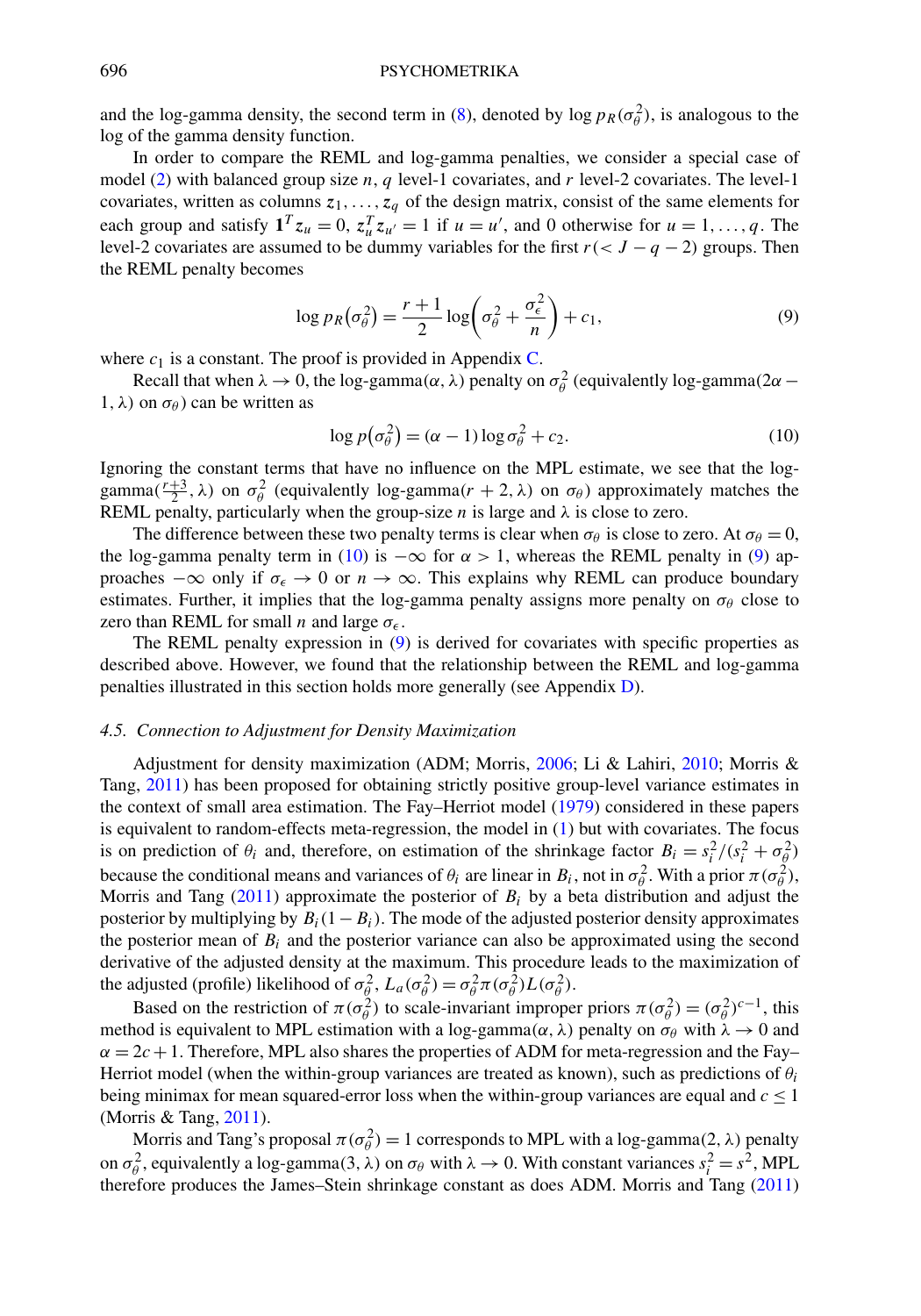| Method                                       | $\mu$ |      |               | $\sigma_{\theta}$ |      | Log-lik  |
|----------------------------------------------|-------|------|---------------|-------------------|------|----------|
|                                              | est   | se   | $se^{\kappa}$ | est               | se   |          |
| ML                                           | 7.69  | 4.07 | 3.33          | 0.00              | 6.32 | $-29.67$ |
| MPL: log-gamma $(2, 0)$ on $\sigma_{\theta}$ | 7.92  | 4.72 | 3.39          | 6.30              | 4.61 | $-30.18$ |
| MPL: $log-gamma(3, 0)$ on $\sigma_{\theta}$  | 8.10  | 5.38 | 3.43          | 9.42              | 5.34 | $-30.76$ |

<span id="page-12-1"></span>TABLE 1. ML and MPL estimates for the meta-analysis, where the penalty is log-gamma( $\alpha$ , 0) on  $\sigma_{\theta}$ . The MPL estimates are approximately at  $\hat{\text{se}}(\hat{\sigma}_{\theta}^{\text{ML}})\sqrt{1-\alpha}$ .

se<sup>R</sup>: robust standard error (sandwich estimator).

also mentioned the case  $c = 1/2$ , which is equivalent to our default penalization. However, they support the flat prior, showing that the corresponding posterior mode approximates the posterior mean and variance of  $B_i$  well in simulation studies.

<span id="page-12-0"></span>Different from the focus on prediction of  $\theta_i$ , we are interested in estimating the model parameters and the standard errors in the setting of linear mixed effect models. The MPL method with a log-gamma penalty covers the ADM but is more flexible by allowing different choices for the shape and rate parameter based on prior knowledge.

### 5. Examples

#### *5.1. Meta-analysis*

In this section, we apply MPL estimation with the log-gamma penalty function to the 8 schools data introduced in Section [2.2](#page-3-0).

In this and the following sections, we use the expression "log-gamma $(\alpha, 0)$ " though gamma is defined only for  $\lambda > 0$ . Log-gamma( $\alpha$ , 0) refers to the function  $(\alpha - 1) \log \sigma_{\theta}$ , which is the same as  $\log$ -gamma( $\alpha$ ,  $\lambda$ ) up to a constant when  $\lambda \to 0$ . Using a penalty function with a very small value of  $\lambda$ , for example log-gamma(2, 10<sup>-4</sup>), gives very close results to log-gamma(2, 0) for the examples and simulations in the following sections. For the model in [\(1](#page-3-1)), we consider two different penalties:  $log-gamma(2, 0)$  and  $log-gamma(3, 0)$  on  $\sigma_{\theta}$ . MPL estimates with these penalties and ML estimates are given in Table [1](#page-12-1). The ML estimate of *σθ* is zero as mentioned in Section [2.2,](#page-3-0) and the estimated standard error of  $\hat{\sigma}_{\theta}^{\text{ML}}$  is 6.32 (which corresponds to  $\hat{\text{se}}(\hat{\sigma}_{\theta}^{\text{ML}})$  in Section 4.1) Section [4.1\)](#page-7-3).

The MPL estimates  $\hat{\sigma}_{\theta}^{MPL}$  are 6.30 and 9.42 for  $\alpha = 2$  and  $\alpha = 3$ , respectively. These are close to the values  $\hat{\mathbf{s}}(\hat{\sigma}_{\theta}^{\text{ML}})\sqrt{\alpha-1}$  with  $\hat{\mathbf{s}}(\hat{\sigma}_{\theta}^{\text{ML}}) = 6.32$ , which we expect with  $\hat{\sigma}_{\theta}^{\text{ML}} = 0$  if the profile log-likelihood is approximately quadratic in  $\sigma_{\theta}$  as it appears to be in profile log-likelihood is approximately quadratic in  $\sigma_{\theta}$ , as it appears to be in the left panel of Figure [1](#page-4-0). In both cases, the log-likelihood at the MPL estimate is only a little bit lower than the maximum log-likelihood.

Table [1](#page-12-1) also reports model-based and robust (based on the sandwich estimator) standard error estimates for  $\hat{\mu}$ . We see that the model-based standard error increases with  $\hat{\sigma}_{\theta}$  as mentioned in Section [2.2,](#page-3-0) whereas the robust standard error change very little.

Figure [1](#page-4-0) shows the profile log-likelihood (maximized with respect to  $\mu$ ) of  $\sigma_{\theta}$  (left) and  $\sigma_{\theta}^2$ (middle). On the left we see that the profile log-likelihood has its maximum at zero where the gradient is zero as discussed in Section [4.1](#page-7-3). Further, the profile log-likelihood is quite flat. We see in the middle panel of Figure [1](#page-4-0) that the profile log-likelihood has a negative gradient at zero as a function of  $\sigma_{\theta}^2$  so that the quadratic approximation for  $\sigma_{\theta}^2$  is poor at the maximum likelihood estimate of zero. In contrast, the profile log likelihood as a function of  $\sigma_{\theta}$  is well-approximated by a quadratic at the mode (dashed curve in left figure).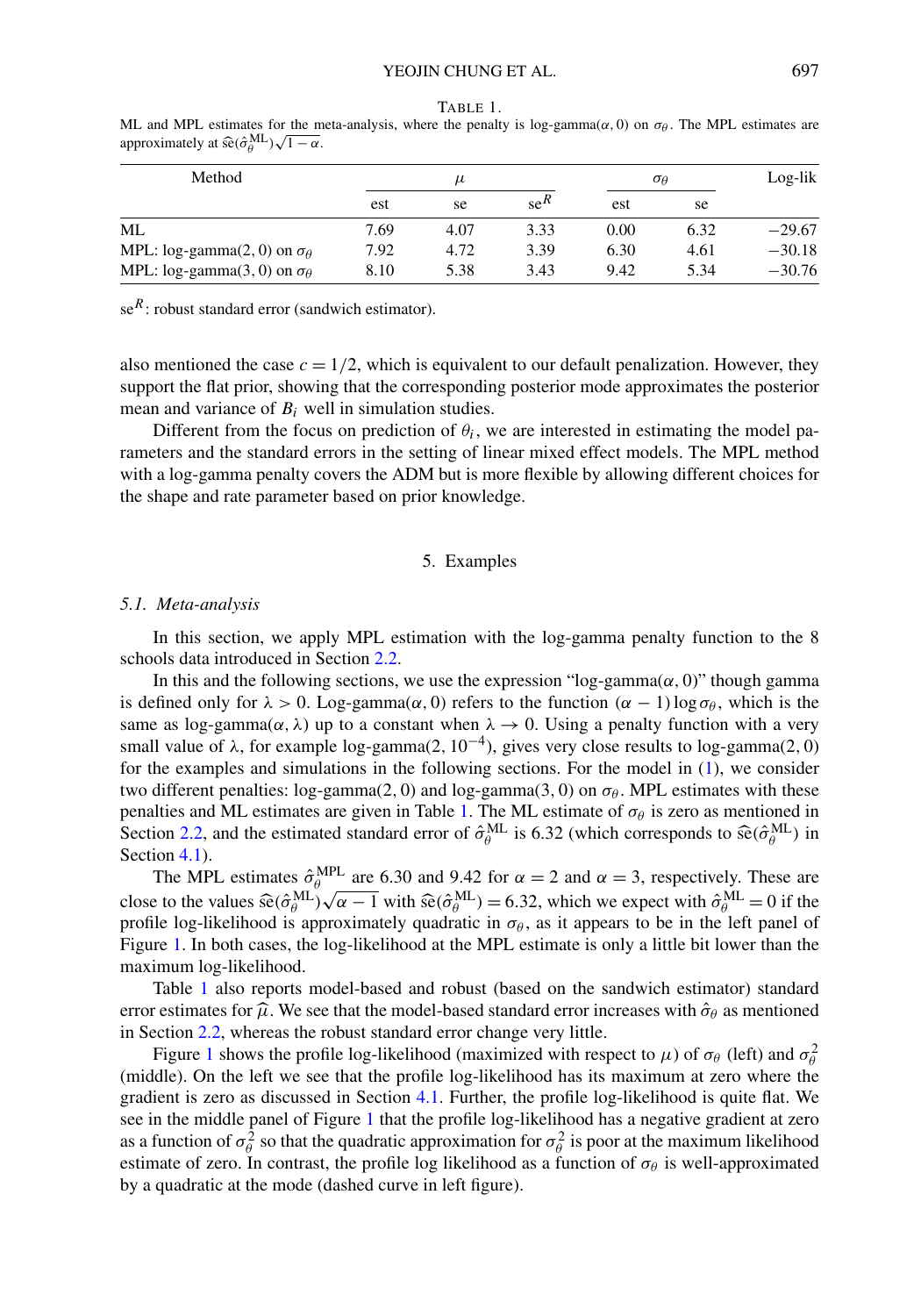|                           | МL        |      | <b>MPL</b> |      |  |
|---------------------------|-----------|------|------------|------|--|
|                           | est       | se   | est        | se   |  |
| Intercept                 | 19.51     | 0.86 | 19.35      | 0.88 |  |
| Meat                      | 0.50      | 0.40 | 0.53       | 0.46 |  |
| Milk                      | $-0.60$   | 0.39 | $-0.60$    | 0.45 |  |
| Calorie                   | $-0.28$   | 0.39 | $-0.21$    | 0.46 |  |
| Age at time 0             | 0.02      | 0.11 | 0.03       | 0.11 |  |
| $\hat{\sigma}_{\theta}$   | 0.00      | 0.31 | 0.26       | 0.18 |  |
| $\hat{\sigma}_{\epsilon}$ | 3.07      | 0.10 | 3.07       | 0.10 |  |
| Log-likelihood            | $-1260.2$ |      | $-1260.6$  |      |  |

<span id="page-13-1"></span>

| TABLE 2.                                                                                                                                    |
|---------------------------------------------------------------------------------------------------------------------------------------------|
| Parameter estimates of the varying-intercept model for the cluster-randomized trial data. ML gives $\hat{\sigma}_{\theta} = 0$ but MPL with |
| log-gamma(2,0) gives 0.26, which is close to the standard error of the ML estimate. The log-likelihood is reduced by                        |
| only 0.4. The standard errors of the fixed coefficient estimates are larger for MPL as expected.                                            |

### *5.2. Cluster-Randomized Trial*

Whaley, Sigman, Neumann, Bwibo, Guthrie, Weiss, Alber, and Murphy ([2003\)](#page-24-20) present a cluster-randomized trial from rural Kenya that was designed to explore the impact of three different diets on the cognitive development of school children. Twelve schools were randomized to provide meals with different dietary supplements: Meat, Milk, Energy, or No meal. Cognitive assessments (Raven's score) were made at 5 time-points, and we analyze the last observation made after 21 months of treatment for a total of 496 children. The data were provided by Weiss [\(2005](#page-24-21)). Three school-level dummy variables for the three dietary treatments and one child-level covariate (age at the beginning of treatment) are included in the varying-intercept model, written as

<span id="page-13-2"></span>
$$
y_{ij} = \beta_0 + \beta_1 x_{1j} + \beta_2 x_{2j} + \beta_3 x_{3j} + \beta_4 x_{4ij} + \theta_j + \epsilon_{ij}, \quad j = 1, ..., 12, \ i = 1, ..., n_j
$$
\n(11)

where  $\theta_j \sim N(0, \sigma_\theta^2)$  and  $\epsilon_{ij} \sim N(0, \sigma_\epsilon^2)$ .

<span id="page-13-0"></span>Table [2](#page-13-1) presents ML and MPL estimates with a log-gamma(2*,* 0) penalty for the model in [\(11](#page-13-2)). The ML estimate of the school-level standard deviation is on the boundary, whereas the MPL estimate is 0.26, close to 0.31, the estimated standard error of the ML estimate. The loglikelihood decreases negligibly, by only 0.4, at the MPL estimate. Figure [4](#page-14-0) shows that the profile log-likelihood of  $\sigma_{\theta}$  is approximately quadratic in  $\sigma_{\theta}$  near the mode. As expected, the estimated standard errors of the treatment effect estimates are larger for MPL than for ML because the treatments vary between groups.

#### 6. Simulation Study: Balanced Varying-Intercept Model

We consider a varying-intercept model,

$$
y_{ij} = \beta_0 + \theta_j + \beta_1 x_{1ij} + \beta_2 x_{2ij} + \epsilon_{ij}, \quad i = 1, ..., n, \ j = 1, ..., J,
$$
 (12)

with  $J = 3, 5, 10, 30$  groups and  $n = 5, 30$  observations per group. Three groups represent an extreme situation that is unlikely to occur often in practice, and 30 is the largest number of groups considered because the penalty term is not likely to have much influence for more than 30 groups. Five units per group is small and occurs, for instance, in longitudinal data, whereas 30 units per group is quite large and fairly common in cross-sectional settings. This model includes two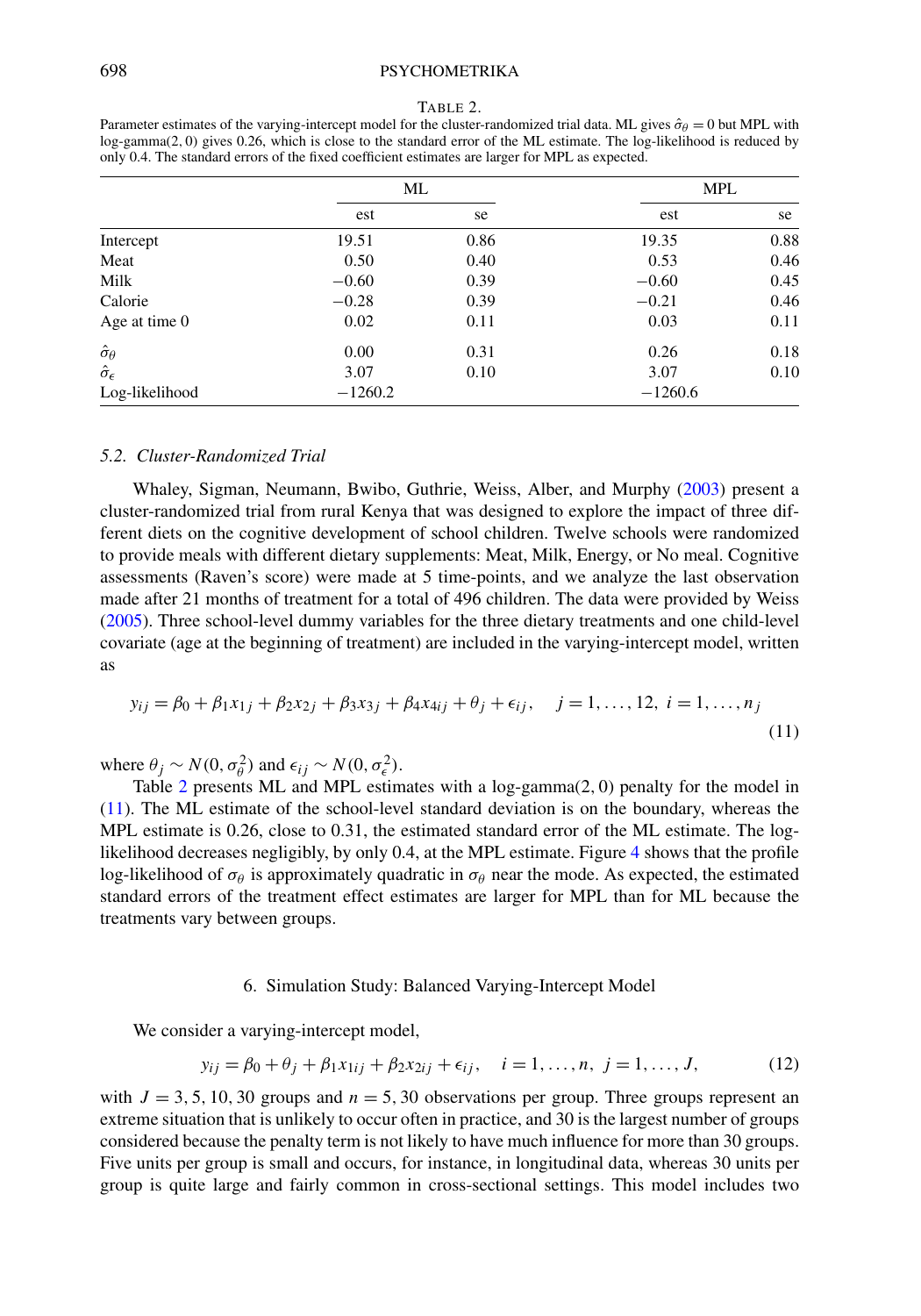

FIGURE 4.

<span id="page-14-0"></span>Profile log-likelihood curve of  $\sigma_\theta$  and its quadratic approximation at the maximum for the cluster-randomized trial data. The *dash-dotted line* indicates the MPL estimate, 0.264.

covariates:  $x_{1ij} = i$  varies within groups only (its mean is constant across groups), and  $x_{2ij} = j$ varies between groups only. The coefficients  $\beta_0$ ,  $\beta_1$ ,  $\beta_2$  are fixed parameters,  $\theta_j \sim N(0, \sigma_\theta^2)$  is a varying intercept for each group, and  $\epsilon_{ij} \sim N(0, \sigma_{\epsilon}^2)$  is an error for each observation.

For each combination of *J* and *n*, we generated 1,000 datasets with true parameter values  $β$  $0 = 0$ ,  $β$ <sub> $1 = β$ </sub> $2 = 1$ ,  $σ$ <sub> $ε$ </sub> $= 1$ , and  $σ$ <sub> $θ$ </sub> $= 0$ ,  $1/\sqrt{3}$ , or 1, which correspond to intra-class correlations  $\rho = 0, 0.25$ , and 0.5, respectively. Although our method is based on the assumption that  $\sigma_{\theta} > 0$ , we include the condition  $\sigma_{\theta} = 0$  as the worst-case scenario. We obtain MPL estimates with loggamma(2, 0) and log-gamma(3, 0) penalties on  $\sigma_{\theta}$ . The REML penalty corresponds to  $\alpha = 3$ since the model contains one group-level covariate. We compare MPL estimates with ML and REML estimates.

*Boundary Estimates* Here, we report the proportion of estimates of  $\sigma_\theta$  that are on the *boundary Estimates* Here, we report the proportion of estimates of  $\sigma_\theta$  that boundary (less than 10<sup>-5</sup>) when the true  $\sigma_\theta$  is not zero (1/ $\sqrt{3}$  and 1). For  $\sigma_\theta = \frac{1}{\sqrt{3}}$  $\frac{1}{3}$ , 47 % of ML estimates and 45 % of REML estimates are zero for  $J = 3$  and  $n = 5$ . As *J* or *n* increases, the proportion decreases, but for  $J = 5$  and  $n = 30$ , the proportion of estimates on the boundary is still 5 % for ML and 4 % for REML.

When  $\sigma_{\theta} = 1$ , the same pattern occurs but estimates are on the boundary less often for a given condition. For  $J = 3$  and  $n = 5$ , ML produces 34 % of estimates on the boundary compared with 32 % for REML. When *J* increases to 5 and *n* to 30, 1 % of ML estimates and 0.7 % of REML estimates are on the boundary. When  $J = 30$ , ML and REML yield no boundary estimates for either value of *σ*<sub>θ</sub>.

In contrast to the ML and REML estimates, the MPL estimates are never on the boundary in any of the simulation conditions. At the same time, the likelihood at the MPL estimates does not differ considerably from the maximum. The likelihood ratio test statistic  $-2[\log L(\hat{\sigma}_{\theta}^{\text{MPL}})]$  −  $\log L(\hat{\sigma}_{\theta}^{\text{ML}})$  for testing the restriction  $\sigma_{\theta} = \hat{\sigma}_{\theta}^{\text{MPL}}$  was calculated for each replicate. When  $L >$  $\log L(\hat{\sigma}_{\theta}^{\text{ML}})$ ] for testing the restriction  $\sigma_{\theta} = \hat{\sigma}_{\theta}^{\text{MPL}}$  was calculated for each replicate. When  $J > 3$ , the largest test statistic among all the replicates and simulation conditions is 2.60. Even for  $J$ the largest test statistic among all the replicates and simulation conditions is 2.60. Even for  $J = 3$ , the largest test statistic is 3.45. As discussed in Section [3.2](#page-5-3), these values are not large.

*Quadratic Approximation* We now assess how well some of the relationships hold that were derived in Section [4.1](#page-7-3) by assuming that the profile log-likelihood is quadratic. Figure [5](#page-15-0) shows that the MPL estimates calculated by the quadratic approximation of the profile loglikelihood (see Properties [1](#page-8-1) and [2](#page-8-2)) agree well with the MPL estimates with a log-gamma(2*,* 0) penalty on  $\sigma_{\theta}$  for  $J = 3$  (left) and  $J = 30$  (right) when  $\rho = 0.25$  and  $n = 30$ .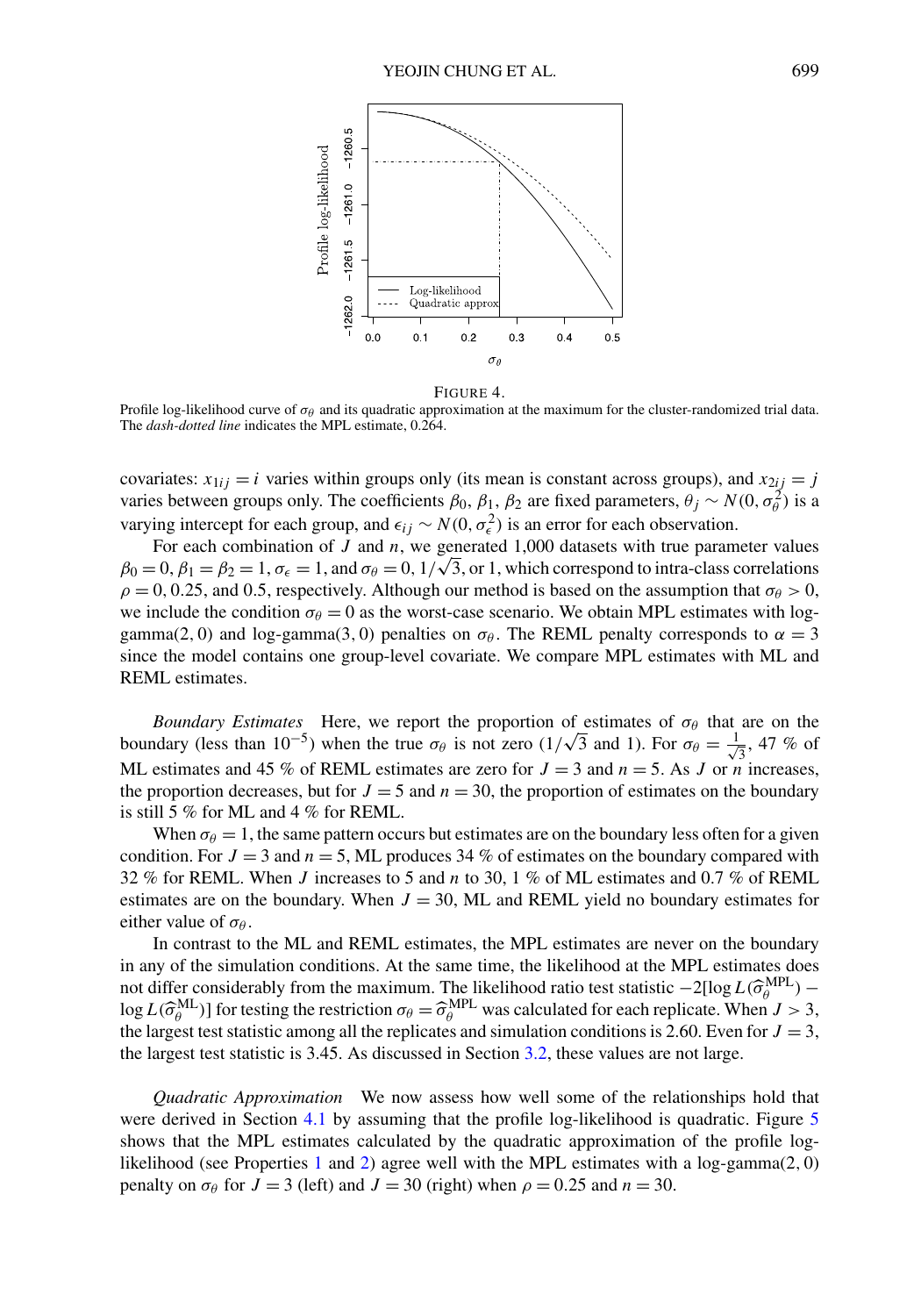



<span id="page-15-0"></span>MPL estimates with a log-gamma(2, 0) penalty on  $\sigma_{\theta}$  for  $J = 3$  (*left*) and  $J = 30$  (*right*),  $\rho = 0.25$  and  $n = 30$  for the first 100 replicates, compared with the MPL estimates based on the quadratic approximation of the profile log-likelihood (see Properties [1](#page-8-1) and [2](#page-8-2)). Agreement is good, suggesting that the quadratic approximation is good. *Dots* on the *left graph* that fall off the *line* are due to a few samples that have uncommonly large estimated standard errors.



#### FIGURE 6.

<span id="page-15-1"></span>Bias of  $\sigma_{\theta}$ , RMSE for  $\sigma_{\theta}$ , and coverage of confidence intervals for  $\beta_2$  for group size  $n = 5$ , standard deviation  $\sigma_{\theta} = 0, \frac{1}{\sqrt{2}}$  $\frac{\pi}{3}$ , and 1 (columns) and number of groups  $J = 3, 5, 10, 30$  (*x*-axis). Different estimators are represented by different line patterns. When  $\sigma_{\theta} > 0$ , all the methods outperform ML and the bias of the MPL estimator is as low as REML depending on  $\alpha$ . Also, when  $\sigma_{\theta} > 0$ , the RMSE of the MPL estimator with both values of  $\alpha$  is smaller than for REML and ML and coverage is best for the MPL estimator with  $\alpha = 3$ .

Figure [6](#page-15-1) summarizes the estimated bias and the root mean squared error (RMSE) of  $\sigma_{\theta}$ , and the coverage of 95 % confidence intervals for  $\beta_2$  for the four methods for  $n = 5$ ,  $J = 3$ , 5, 10, 30, and  $\sigma_{\theta} = 0, \frac{1}{\sqrt{2}}$  $\frac{1}{3}$ , 1 and Figure [7](#page-16-0) gives the results for  $n = 30$ .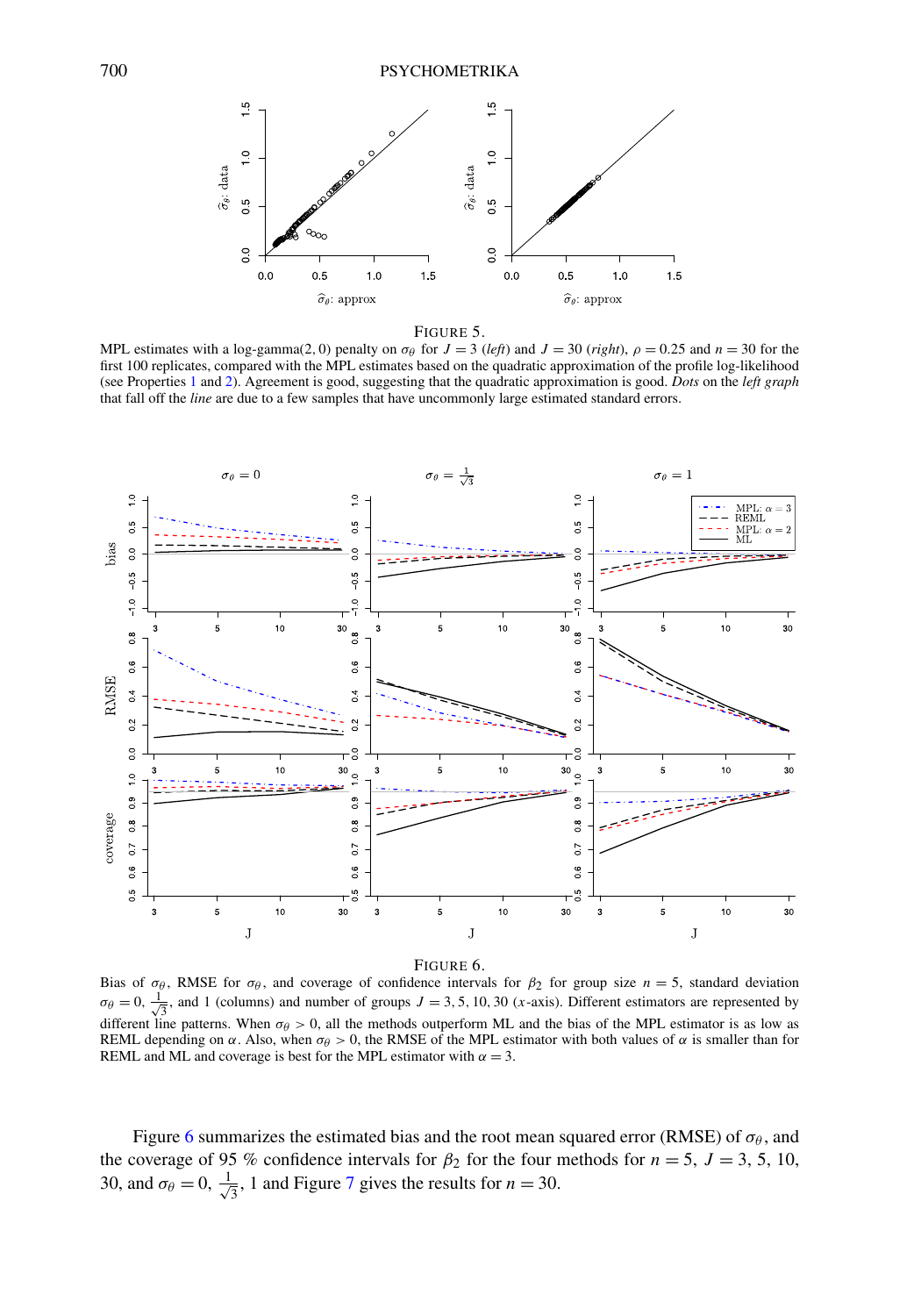

FIGURE 7.

<span id="page-16-0"></span>Bias, RMSE of  $\sigma_{\theta}$  and coverage of CI for  $\beta_2$  for group size  $n = 30$ , standard deviation  $\sigma_{\theta} = 0$ ,  $\frac{1}{\sqrt{2}}$  $\frac{1}{3}$ , and 1 (columns) and number of groups  $J = 3, 5, 10, 30$  (*x*-axis). Different estimators are represented by different line patterns. When  $σ<sub>θ</sub> > 0$ , all the methods outperform ML and the bias of the MPL estimator is as low as REML depending on *α*. Also, when  $\sigma_{\theta} > 0$ , the RMSE of the MPL estimator with both values of  $\alpha$  is smaller than for REML and ML and coverage is best for the MPL estimator with  $\alpha = 3$ .

*Estimates of*  $\sigma_\theta$  The first rows of Figures [6](#page-15-1) and [7](#page-16-0) show that the bias for  $\sigma_\theta$  decreases as *J* increases and  $\sigma_{\theta}$  decreases. Thus, the differences between methods are most obvious with small *J*, and particularly when  $\sigma_{\theta} > 0$ .

For  $\sigma_{\theta} > 0$ , both REML and ML tend to underestimate  $\sigma_{\theta}$ . MPL estimates with a loggamma(2, 0) penalty also tend to be downward biased for  $\sigma_{\theta}$  but not as much as the ML estimates. On the other hand, the MPL estimator with log-gamma(3*,* 0) produces the largest estimates among the four estimators so it often overestimates  $\sigma_{\theta}$ . For  $\sigma_{\theta} = 1$ , the MPL estimator with log-gamma(3,0) has the smallest bias for all *J*. When  $\sigma_{\theta} = 0$ , as expected, the MPL estimators assign more penalty on the values close to the boundary than REML, so the bias is larger than for REML and ML.

The overall pattern is the same for  $n = 5$  and  $n = 30$ , but for  $n = 30$  the MPL with loggamma(3, 0) is closer to REML for  $\sigma_{\theta} > 0$  than for  $n = 5$ . This confirms that the log-gamma penalty on  $\sigma_{\theta}$  with  $\alpha = 3$  is similar to the REML penalty when the model contains one grouplevel covariate, particularly with large *n*, as discussed in Section [4.4](#page-10-1).

The root mean squared errors (RMSE) of both MPL estimators are consistently smaller than for ML and REML when  $\sigma_{\theta}$  is not zero (see middle rows of Figures [6](#page-15-1) and [7\)](#page-16-0). For  $\sigma_{\theta}$  = √ 1  $\frac{1}{3}$  and  $\sigma_{\theta} = 1$ , REML has similar or smaller bias than MPL with a log-gamma(2, 0) penalty, but its RMSE is appreciably larger for small *J* because the REML estimator has the largest variance among the four estimators. The MPL estimator tends to have smaller RMSE with a log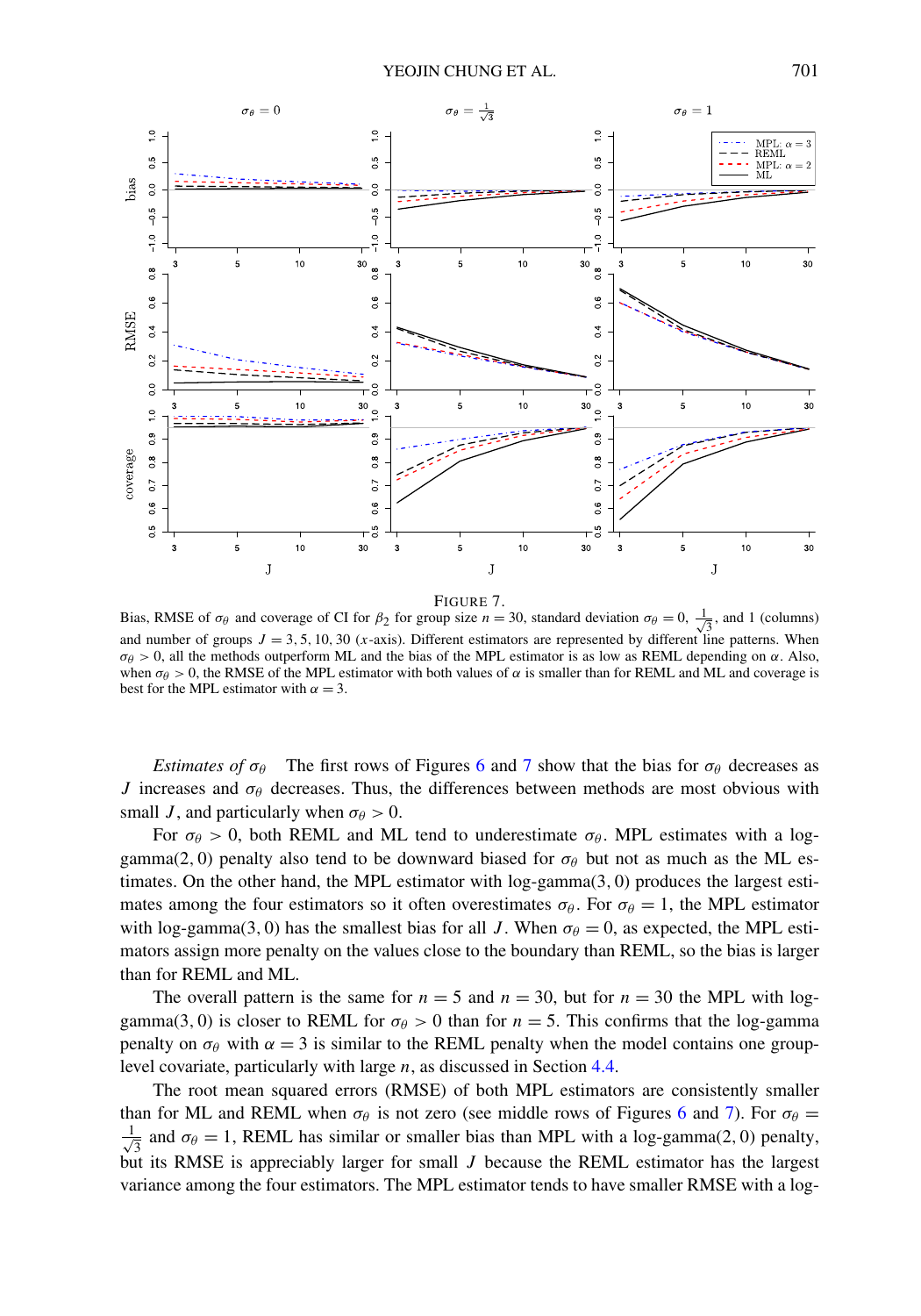gamma $(2, 0)$  penalty than with a log-gamma $(3, 0)$  penalty but the difference decreases as *n*, *J*, and *σθ* increase.

*Coverage of Confidence Intervals for β*<sup>2</sup> The standard error estimates of the estimated coefficient of the group-level covariate  $(\beta_2)$  are greatly influenced by  $\widehat{\sigma}_{\theta}$ . The squared asymptotic standard error of  $\widehat{\beta}_2$  from the Hessian matrix is  $\text{Var}(\widehat{\beta}_2) \approx (n\sigma_x^2 + \sigma^2)/nLs_x^2$ , where sy, is the standard error of  $\hat{\beta}_2$  from the Hessian matrix is  $\text{Var}(\hat{\beta}_2) \approx (n\sigma_\theta^2 + \sigma_\epsilon^2)/nJs_X^2$ , where  $s_{X_2}$  is the standard deviation of the group level covariate  $Y_2$ . (Spiiders  $\hat{\beta}_2$  Bosker 100<sup>2</sup>), When the true standard deviation of the group-level covariate  $X_2$  (Snijders & Bosker, [1993](#page-24-22)). When the true variance is not zero but  $\hat{\sigma}_{\theta}$  is on the boundary, the standard error of  $\hat{\beta}_2$  will be underestimated and the confidence intervals will be too narrow and the confidence intervals will be too narrow.

The bottom rows of Figures [6](#page-15-1) and [7](#page-16-0) show the proportions of 95 % confidence intervals that cover the true value of  $\beta_2$ . The gray solid line shows the nominal coverage (0.95). For all values of  $\sigma_{\theta}$ , ML gives confidence intervals with lower than nominal coverage. For  $\sigma_{\theta} = 0$ , all the methods except ML tend to have higher than nominal coverage.

When  $\sigma_{\theta} > 0$ , most of the methods have lower than nominal coverage, but the MPL estimator with  $\alpha = 3$  has the best coverage, particularly for  $\sigma_{\theta} = \frac{1}{\sqrt{3}}$  $\frac{1}{3}$  and *n* = 5. Although the MPL estimator with  $\alpha = 3$  tends to have large positive bias for  $\sigma_{\theta}$ , it turns out to give better coverage. Recalling that log-gamma(3*,* 0) is close to the REML penalty (discussed in Section [4.4](#page-10-1)) for large *n*, the coverage for the MPL estimator with  $\alpha = 3$  is closer to REML for  $n = 30$  than for  $n = 5$ . However, REML still shows significantly lower coverage than the MPL estimator, particularly for small *J* .

We also considered the average ratio of the widths of the MPL versus REML confidence intervals when a  $log$ -gamma $(3, 0)$  penalty is used for MPL. The largest increase in the widths of the confidence intervals occurs in the extreme situation when  $\sigma_{\theta} = 0$  and *J* is small, with an average increase of 60 % for  $J = 3$  and 30 % for  $J = 5$  when  $n = 5$ .

However, we are interested in the situation where zero variance is considered unreasonable a priori; and for a moderate standard deviation  $\sigma_{\theta} = \frac{1}{\sqrt{2}}$  $\frac{1}{3}$ , the MPL confidence intervals are on average 20 % wider for  $J = 5$ , 8 % wider for  $J = 10$ , and 2 % wider for  $J = 30$  when  $n = 5$ . In these situations, MPL improves the coverage while it increases the width of confidence intervals by a moderate amount.

In summary, the MPL estimator with a log-gamma penalty is successful at avoiding boundary solutions; and, at the same time, the likelihood does not change substantially most of the time. Furthermore, the MPL method performs as well as or better than ML or REML: if  $\sigma_{\theta}$  is not zero, the RMSE for  $\sigma_{\theta}$  is uniformly lower for the MPL estimator with both penalties than for the REML and ML estimators. When there are very few groups ( $J = 3$  and  $J = 5$ ), the MPL estimators have greater bias than REML even when  $\sigma_{\theta}$  is not 0. With such a small number of groups, it would be preferable to use an informative prior that incorporates prior knowledge. However, the default priors have smaller RMSE than REML, even for these extreme cases. Comparing the MPL estimator with  $\alpha = 2$  and  $\alpha = 3$ ,  $\alpha = 2$  appears better in terms of bias and RMSE, whereas  $\alpha = 3$  produces better coverage. Although there is no obvious winner, both penalties successfully avoid boundary estimates.

We also performed a simulation study for unbalanced variance component models without any covariates, following Swallow and Monahan [\(1984](#page-24-23)). For two different unbalanced patterns with  $\sigma_{\theta} = 0, \frac{1}{\sqrt{\theta}}$  $\frac{1}{3}$ , 1, we compared ML and REML estimates with MPL estimates with a loggamma(2*,* 0) penalty, which corresponds to the REML penalty when there is no group-level covariate. (Results are in Appendix [E.](#page-22-0))

Similar to the balanced case, when  $\sigma_{\theta}$  is not zero, ML and REML tend to underestimate  $\sigma_{\theta}$ and the RMSE tends to be larger than for the MPL estimates. The advantage of the log-gamma penalty in terms of the RMSE is more obvious for  $\sigma_{\theta} = 1$ . The standard errors of the fixed intercept estimate are also underestimated by ML and REML when  $\sigma_\theta$  is not zero while the MPL estimators perform better in this regard.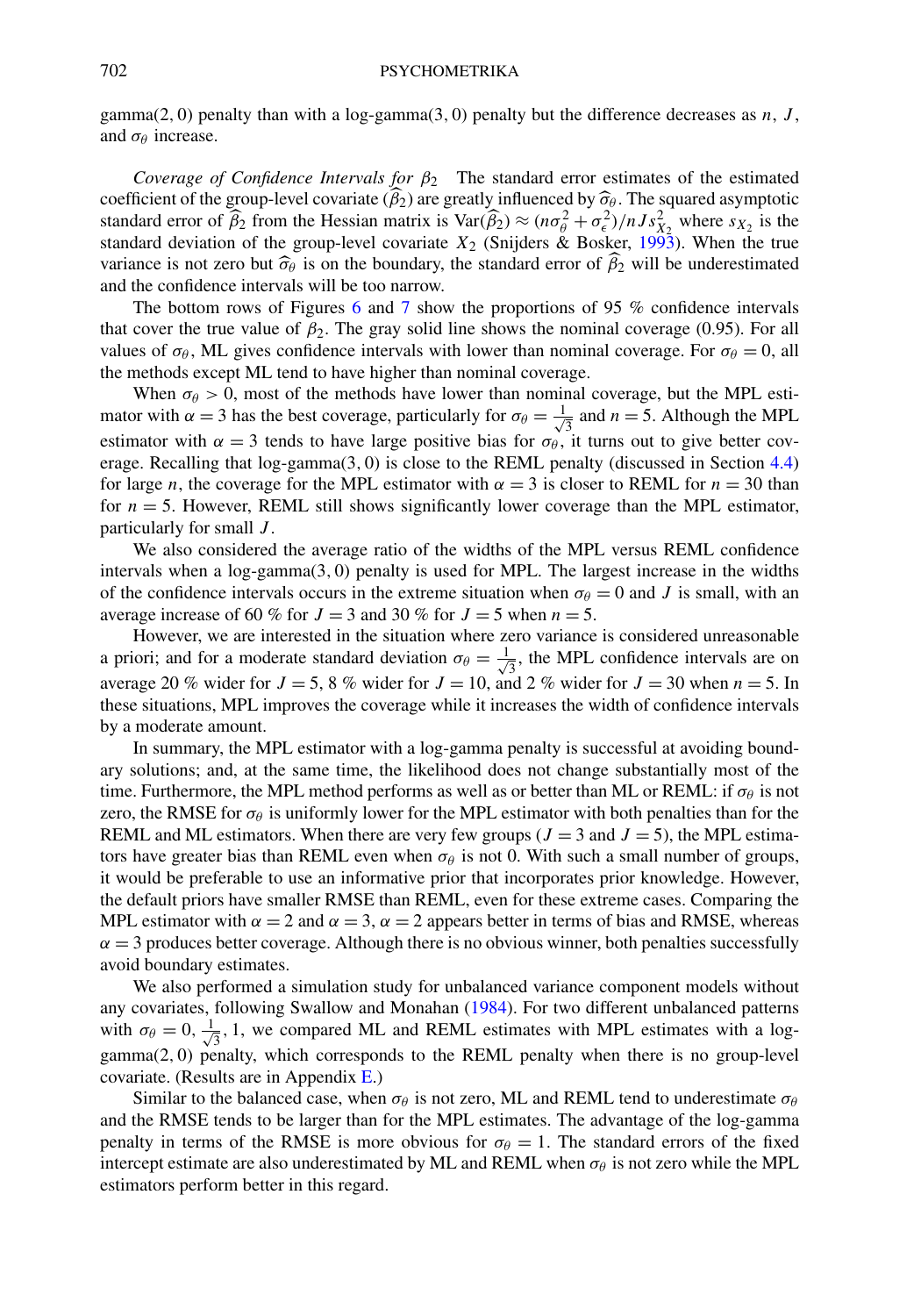### 7. Discussion

<span id="page-18-0"></span>In this paper, we considered linear varying-intercept models and suggested specifying a loggamma penalty for the group-level standard deviation to avoid boundary estimates. We showed that our procedure guarantees nonzero estimates of the group-level variance, while maintaining statistical properties as good as or better than maximum likelihood and restricted maximum likelihood when the true group-level variance is not too close to zero. The penalty (or prior) is only weakly informative in the sense that the log-likelihood at the maximum penalized likelihood estimates tends to be not much lower than the maximum.

We have shown that the strategy of accepting the maximum likelihood estimate results in undercoverage of confidence intervals for regression coefficients of group-level covariates. In datasets where boundary estimates occur, a large range of values of the group-level standard deviation is often supported by the data, and our method provides one such value. Our approach is, hence, somewhere between purely data-based maximum likelihood estimation and setting the variance to a constant instead of estimating it, as suggested by Longford ([2000\)](#page-23-22) for the purpose of obtaining better standard errors and by Greenland [\(2000](#page-23-34)) when the variance is not identified.

We proposed log-gamma( $\alpha$ ,  $\lambda$ ) with  $\alpha = 2$  and  $\lambda \rightarrow 0$  as our default choice for the penalty function, but sometimes weak prior information is available about a variance parameter. When  $\alpha = 2$ , the gamma density has its mode at  $1/\lambda$ , and so one can use the gamma $(\alpha, \lambda)$  prior with  $1/\lambda$ set to the prior estimate of  $\sigma_{\theta}$ . If strong prior information is available, then both parameters of the gamma density can be set to encode this. If  $\alpha$  is given a value higher than 2, the gamma function assigns greater penalty on the boundary, but this is acceptable if it represents real information about *σθ* .

Our idea can also be applied to models with varying intercepts and slopes where the problem is to regularize the covariance matrix, say  $\Sigma$ , away from its boundary,  $|\Sigma| = 0$ . In this case, the log-gamma penalty can be naturally extended to the log-Wishart penalty on *Σ*, which is equivalent to the sum of log-gamma penalties on the eigenvalues of  $\Sigma^{1/2}$ . Therefore, the log-Wishart penalty with a certain choice of parameters will shift the MPL estimate of each eigenvalue away from 0, or equivalently move the MPL estimate of *Σ* away from singularity. At the same time, it moves the eigenvalues approximately at most one standard error away from the ML estimates as did the log-gamma(2*,* 0) in the univariate case.

Other applications of our approach include generalized linear mixed models, models with more hierarchical levels, and latent variable models of all sorts—basically, any models in which there are variance parameters that could be estimated as zero.

Another generalization arises when there are many variance parameters—either from a large group-level covariance matrix, several different levels of variation in a multilevel model, or both. In any of these settings, it can make sense to stabilize the estimated variance parameters by modeling them together, adding another level of the hierarchy to allow partial pooling of estimated variances.

Finally, from a computational as well as an inferential perspective, a natural interpretation of a posterior mode is as a starting point for full Bayes inference, in which priors are specified for all parameters in the model and Metropolis or Gibbs jumping is used to capture uncertainty in the coefficients and the variance parameters (Dorie, Liu, & Gelman, [2013\)](#page-23-35). For reasons discussed above, it can make sense to switch to a different class of priors when moving to full Bayes: once modal estimation is abandoned, there is no general reason to work with priors that go to zero at the boundary.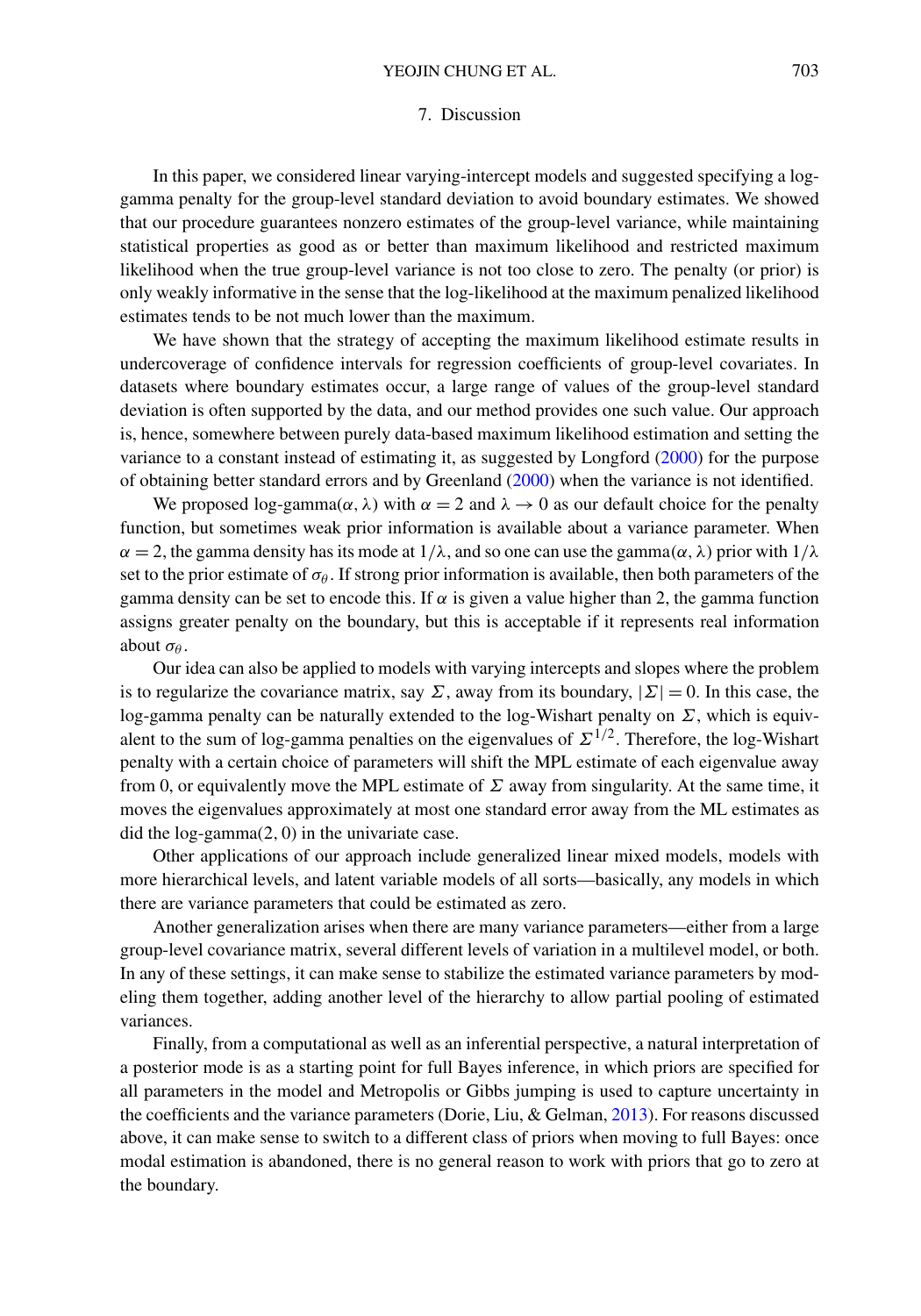#### Acknowledgements

<span id="page-19-2"></span><span id="page-19-0"></span>The research reported here was supported by the Institute of Education Sciences (grant R305D100017) and the National Science Foundation (SES-1023189), the Department of Energy (DE-SC0002099), and National Security Agency (H98230-10-1-0184).

### Appendix A. Derivation of Properties in Section [4](#page-7-0)

Here, we derive Properties [1](#page-8-1) and [2](#page-8-2).

*Properties [1](#page-8-1) and [2](#page-8-2):* With the quadratic approximation of the profile log-likelihood in Section [3.2](#page-5-3) using Equation  $(5)$  $(5)$ , the MPL estimator is given by

$$
\widehat{\sigma}_{\theta} = -\frac{\lambda \cdot \widehat{\text{se}}(\widehat{\sigma}_{\theta}^{\text{ML}})^2}{2} + \frac{\widehat{\sigma}_{\theta}^{\text{ML}}}{2} + \frac{1}{2} \sqrt{\left(\lambda \cdot \widehat{\text{se}}(\widehat{\sigma}_{\theta}^{\text{ML}})\right)^2 - \widehat{\sigma}_{\theta}^{\text{ML}}\right)^2 + 4(\alpha - 1)\widehat{\text{se}}(\widehat{\sigma}_{\theta}^{\text{ML}})^2}.
$$
 (A.1)

With a simple calculation, we can show that  $\frac{\partial \hat{\sigma}_{\theta}}{\partial \lambda} \leq 0$ . Therefore, as  $\lambda \to 0$  for fixed  $\alpha$ <br> $\hat{\sigma}_{\theta}^{\text{ML}}$  the MPL estimate increases monotonically to the maximum. When  $\hat{\sigma}_{\theta}^{\text{ML}} = 0$  the and  $\hat{\mathfrak{se}}(\hat{\sigma}_{\theta}^{\text{ML}})$ , the MPL estimate increases monotonically to the maximum. When  $\hat{\sigma}_{\theta}^{\text{ML}} = 0$ , the maximum is  $\hat{\mathfrak{se}}(\hat{\sigma}_{\theta}^{\text{ML}})$ ,  $(\alpha - 1)$  When  $\hat{\sigma}_{\theta}^{\text{ML}} > 0$ ,  $(\Delta 1)$  is reduced into  $\lim_{\delta \to 0} \frac{\text{Re}(\sigma_{\theta}^{\text{ML}})}{\text{Im}(\sigma_{\theta}^{\text{ML}})} \sqrt{\alpha - 1}$ . When  $\hat{\sigma}_{\theta}^{\text{ML}} > 0$ , ([A.1](#page-19-2)) is reduced into

$$
\widehat{\sigma}_{\theta} = \frac{\widehat{\sigma}_{\theta}^{\text{ML}}}{2} + \frac{\widehat{\sigma}_{\theta}^{\text{ML}}}{2} \sqrt{1 + 4(\alpha - 1)\widehat{\text{se}}(\widehat{\sigma}_{\theta}^{\text{ML}})^{2} / (\widehat{\sigma}_{\theta}^{\text{ML}})^{2}} > \widehat{\sigma}_{\theta}^{\text{ML}}.
$$

In addition,  $\partial \hat{\sigma}_{\theta} / \partial \hat{\text{se}}(\hat{\sigma}_{\theta}^{\text{ML}})$  becomes

$$
\frac{\partial \widehat{\sigma}_{\theta}}{\partial \widehat{\text{se}}(\widehat{\sigma}_{\theta}^{\text{ML}})} = \frac{\alpha - 1}{\sqrt{\alpha - 1 + (\widehat{\sigma}_{\theta}^{\text{ML}})^2 / \{4 \widehat{\text{se}}(\widehat{\sigma}_{\theta}^{\text{ML}})^2\}}},
$$

which decreases as  $\hat{\sigma}_{\theta}^{\text{ML}}$  increases.

*Property* [3](#page-9-1): If we assign the log-gamma $(\alpha, \lambda)$  penalty on  $\sigma_{\theta}^2$  instead of  $\sigma_{\theta}$ , the penalty becomes  $\log p(\sigma_{\theta}^2) = 2(\alpha - 1)\log \sigma_{\theta} - \lambda \sigma_{\theta}^2$ . In the limit  $\lambda \to 0$ , the term  $2(\alpha - 1)\log \sigma_{\theta}$  is the same as the corresponding term of the log-gamma( $2\alpha - 1$ ,  $\lambda$ ) penalty on  $\sigma_{\theta}$ .

<span id="page-19-1"></span>*Property [6](#page-10-2):* Let  $t = g_{\gamma}(\sigma_{\theta})$ . Then the Jacobian is  $\partial g_{\gamma}^{-1}(t) = (\gamma t + 1)^{1/\gamma - 1}$ , which is  $\sigma_{\theta}^{1-\gamma}$  when written as a function of  $\sigma_{\theta}$ . Therefore, the prior  $p(g_{\gamma}(\sigma_{\theta}))$  of  $g_{\gamma}(\sigma_{\theta})$  is proportional t  $\sigma_{\theta}^{\alpha-\gamma} e^{-\lambda \sigma_{\theta}}$ , which is proportional to gamma $(\alpha - \gamma + 1, \lambda)$ .

### Appendix B. Proof of Theorem [4](#page-9-0)

*Proof:* Let  $S_{nJ} = (\sum_j (\bar{y}_{\cdot j} - \mu)^2)/n^2 J$  and  $T_{nJ} = S_{nJ} - (\sigma_{\epsilon}^0)^2/n - \sigma_{\theta}^2$ . Then  $S_{nJ}$  follows  $(\sigma_{\epsilon}^2/n + (\sigma_{\theta}^0)^2)\chi_J^2/J$ ,  $T_{nJ} = O_p(J^{-1/2})$ ,  $E(T_{nJ}) = 0$  and  $Var(T_{nJ}) = 2(\sigma_{\epsilon}^2 + (\sigma_{\theta}^0)^2)^2/J$ . Using these terms, we can expand  $\hat{\sigma}_{\theta}^{\text{ML}}$  as

$$
\hat{\sigma}_{\theta}^{\text{ML}} = \sqrt{T_{nJ} + (\sigma_{\theta}^{0})^2} = \sigma_{\theta}^{0} + \frac{1}{2\sigma_{\theta}^{0}}T_{nJ} - \frac{1}{8(\sigma_{\theta}^{0})^3}T_{nJ}^{2} + O_{p}(J^{-3/2}).
$$

Therefore, we have

$$
E(\hat{\sigma}_{\theta}^{\mathrm{ML}}) = \sigma_{\theta}^{0} - \frac{1}{4(\sigma_{\theta}^{0})^{3} J} \left(\frac{\sigma_{\epsilon}^{2}}{n} + (\sigma_{\theta}^{0})^{2}\right)^{2} + o(J^{-1}).
$$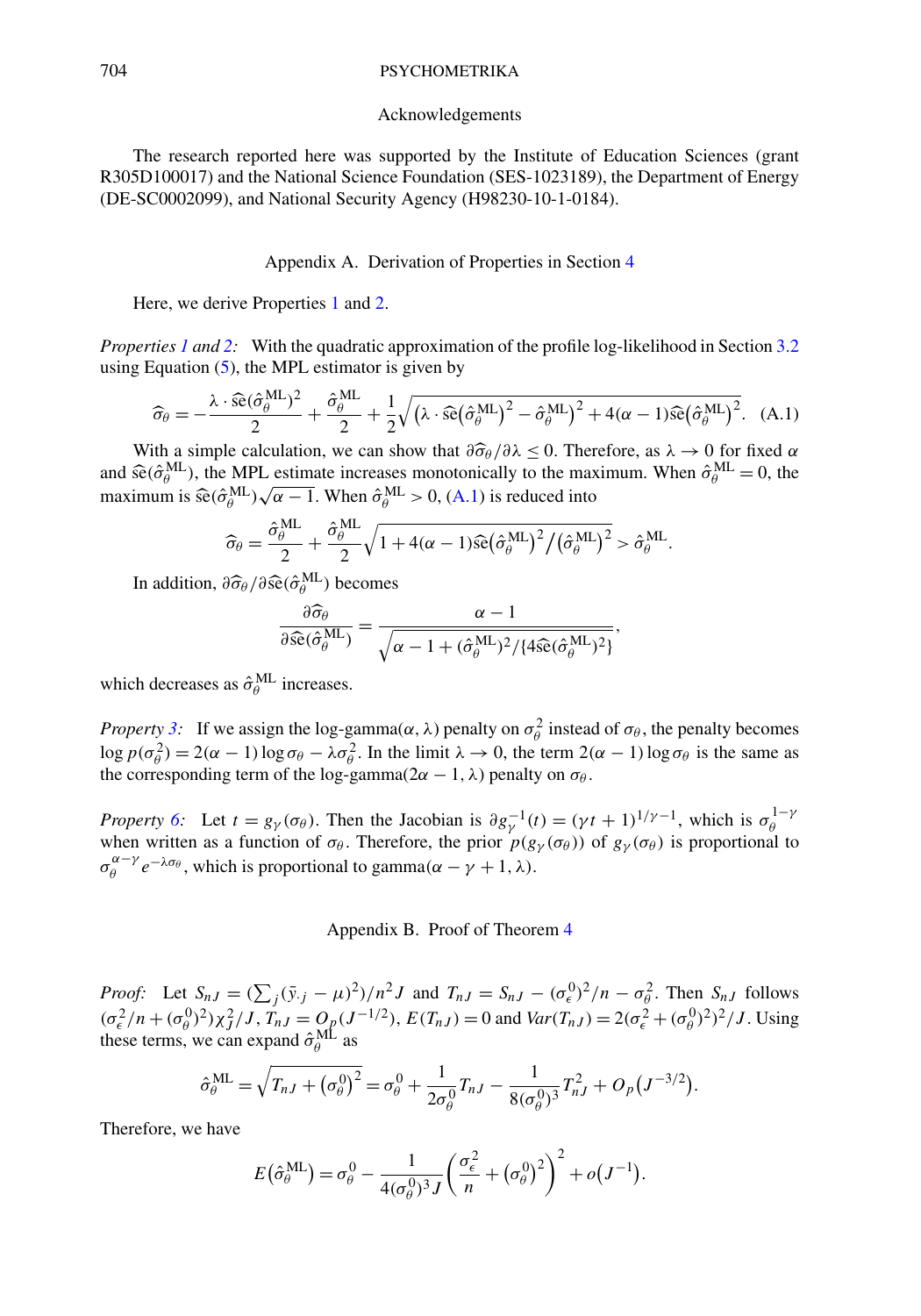For the asymptotic bias of  $\hat{\sigma}_{\theta}^{\text{MPL}}$ , here we describe the outline of the proof. Details are in Dorie [\(2013](#page-23-32)). We will work with an estimating equation  $\psi_{nJ}(\sigma_{\theta})$ , given by

$$
\psi_{nJ}(\sigma_{\theta}) = \sigma_{\theta}^{5} + \sigma_{\theta}^{4} \left( \frac{J}{\lambda} - \frac{\alpha - 1}{\lambda} \right) + 2\sigma_{\theta}^{3} \frac{\sigma_{\epsilon}^{2}}{n} + \sigma_{\theta}^{2} \left( \frac{J}{\lambda} \frac{\sigma_{\epsilon}^{2}}{n} - \frac{J}{\lambda} S_{nJ} - 2\frac{\alpha - 1}{\lambda} \frac{\sigma_{\epsilon}^{2}}{n} \right) + \sigma_{\theta} \frac{\sigma_{\epsilon}^{4}}{n^{2}} - \frac{\alpha - 1}{\lambda} \frac{\sigma_{\epsilon}^{4}}{n^{2}},
$$

and  $\hat{\sigma}_{\theta}^{\text{MPL}}$  will be a root of  $\psi_{nJ}(\sigma_{\theta}) = 0$ . The expression above Theorem [4](#page-9-0) gives  $\hat{\sigma}_{\theta}^{\text{MPL}} - \sigma_{\theta}^0 = 0$  $O_p(J^{-1/2})$ . Therefore, the Taylor expansion of  $\psi_{nJ}$  around  $\sigma_\theta^0$  is given by

$$
\psi_{nJ}(\hat{\sigma}_{\theta}^{\text{MPL}}) = \psi_{nJ}(\sigma_{\theta}^0) + \psi'_{nJ}(\sigma_{\theta}^0)(\hat{\sigma}_{\theta}^{\text{MPL}} - \sigma_{\theta}^0) + \frac{1}{2}\psi''_{nJ}(\sigma_{\theta}^0)(\hat{\sigma}_{\theta}^{\text{MPL}} - \sigma_{\theta}^0)^2 + o_p(J^{-1}).
$$

As the left-hand side of the approximation is 0, we can complete the square to obtain:

$$
\hat{\sigma}_{\theta}^{\text{MPL}} - \sigma_{\theta}^0 = \frac{-\psi'_{nJ}(\sigma_{\theta}^0) \pm \sqrt{\psi'_{nJ}(\sigma_{\theta}^0)^2 - 2\psi_{nJ}(\sigma_{\theta}^0)\psi''_{nJ}(\sigma_{\theta}^0) - 2\psi''_{nJ}(\sigma_{\theta}^0)o_p(J^{-1})}}{\psi''_{nJ}(\sigma_{\theta})}.
$$

Note that each of  $\psi$ ,  $\psi'$  and  $\psi''$  are of  $O_p(J)$ , so that when we pass in  $1/J$  under the root we make each term  $O_p(1)$ ,

<span id="page-20-1"></span>
$$
\hat{\sigma}_{\theta}^{\text{MPL}} - \sigma_{\theta}^{0} = \frac{-\frac{1}{J} \psi_{nJ}'(\sigma_{\theta}^{0}) \pm \sqrt{\frac{1}{J^{2}} \psi_{nJ}'(\sigma_{\theta}^{0})^{2} - \frac{1}{J^{2}} 2 \psi_{nJ}(\sigma_{\theta}^{0}) \psi_{nJ}''(\sigma_{\theta}^{0}) - \frac{1}{J^{2}} 2 \psi_{nJ}''(\sigma_{\theta}^{0}) \sigma_{p}(J^{-1})}{\frac{1}{J} \psi_{nJ}''(\sigma_{\theta}^{0})}.
$$

The difference  $\sqrt{J}(\hat{\sigma}_{\theta}^{MPL} - \sigma_{\theta}^0)$  will blow up unless we take the positive root so that the leading terms cancel. Using the expansions of  $\psi$ ,  $\psi'$  and  $\psi''$  and the expansion of the square root, we can reduce the numerator to

<span id="page-20-2"></span>
$$
a_1 T_{nJ} + a_2 J^{-1} + a_3 T_{nJ}^2 + o_p(J^{-1})
$$
 (B.1)

with some constants  $a_1$ ,  $a_2$ , and  $a_3$ .

Similarly, Taylor expansion of the reciprocal of the denominator is written as

$$
b_1 + b_2 T_{nJ} + o_p(J^{-1/2})
$$
 (B.2)

with constants *b*<sub>1</sub> and *b*<sub>2</sub>. Multiplication of ([B.1\)](#page-20-1) by ([B.2\)](#page-20-2) gives the bias up to the order of  $J^{-1}$ and it follows that

$$
\hat{\sigma}_{\theta}^{\text{MPL}} - \sigma_{\theta}^0 = \frac{1}{2\sigma_{\theta}^0} T_{nJ} - \frac{1}{8(\sigma_{\theta}^0)^3} T_{nJ}^2 + \frac{\lambda}{2J(\sigma_{\theta}^0)^3} \left(\frac{\sigma_{\epsilon}^2}{n} + (\sigma_{\theta}^0)^2\right)^2 \left(\frac{\alpha-1}{\lambda} - \sigma_{\theta}^0\right) + O_p\left(J^{-3/2}\right).
$$

<span id="page-20-0"></span>Since  $\hat{\sigma}_{\theta}^{\text{MPL}}$  is uniformly integrable, the expectation of the above is

$$
E(\hat{\sigma}_{\theta}^{\text{MPL}}) = \sigma_{\theta}^{0} + \left(\frac{\alpha + \lambda \sigma_{\theta}^{0} - 1}{2} - \frac{1}{4}\right) \frac{1}{\sigma_{\theta}^{3} J} \left(\frac{\sigma_{\epsilon}^{2}}{n} + (\sigma_{\theta}^{0})^{2}\right)^{2} + o(J^{-1}).
$$

Appendix C. Proof of Equation [\(9](#page-11-1))

The model in [\(2](#page-5-2)) can be written as  $y = X\beta + \epsilon$ , where *X* is a covariate matrix,  $\epsilon$  follows *N*(0*, V*), *V* is a block-diagonal matrix with  $n \times n$  blocks  $V_j$ , and each  $V_j$  contains  $\sigma_\theta^2 + \sigma_\epsilon^2$  on the diagonal and  $\sigma_{\theta}^2$  on the off-diagonals. As noted in Section [4.4,](#page-10-1) the REML log-likelihood can be written as the log-likelihood with an additive penalty term,  $-\log\{\det(X^T V^{-1} X)\}/2$ .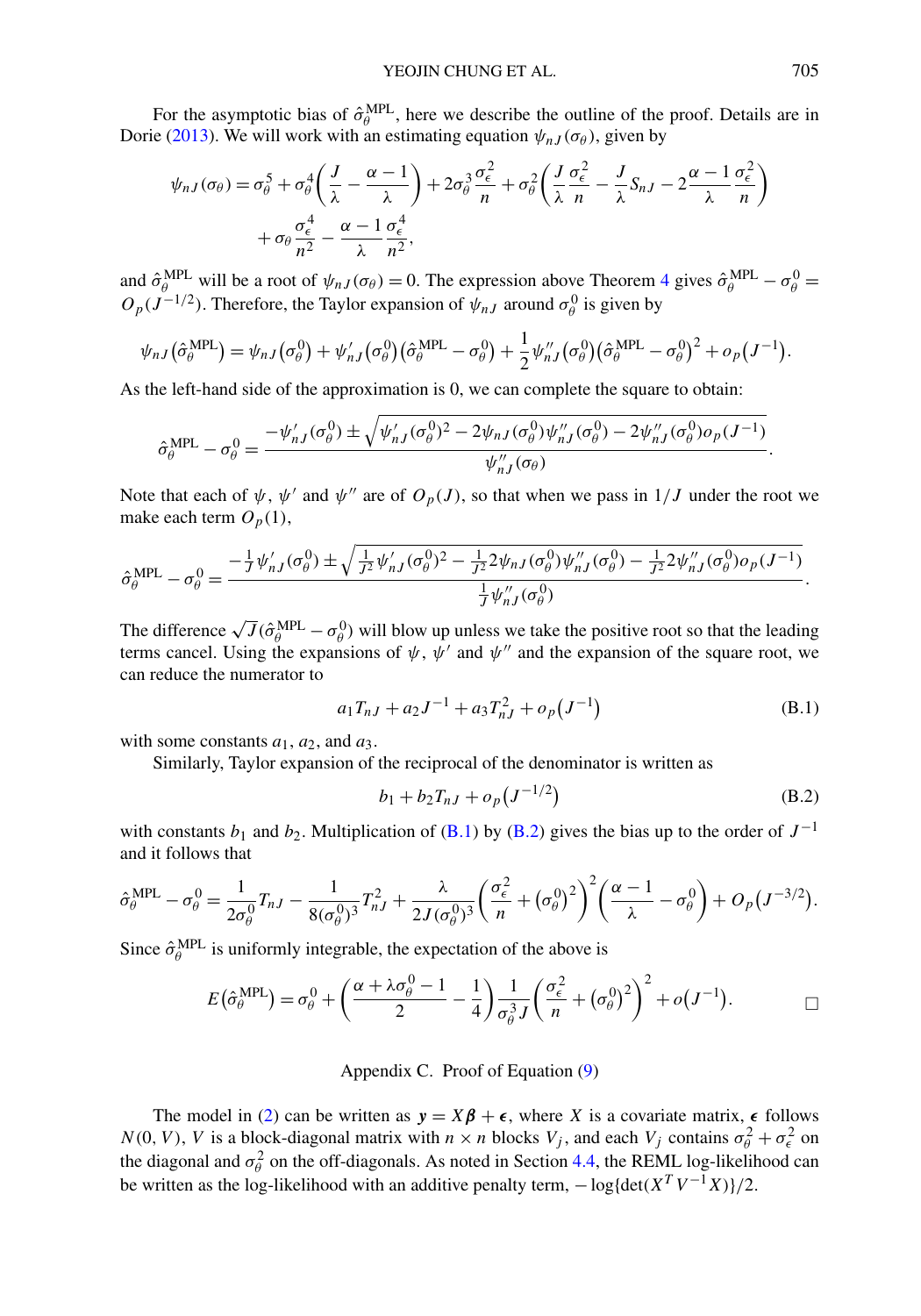

<span id="page-21-1"></span>(a) REML penalty in (8) with  $n =$ (b)  $log-gamma(\alpha,0)$  penalty (c) REML penalty for data with 30,  $\sigma_{\epsilon} = 1$  $n = 30, q = 1, J = 5$ 

#### FIGURE 8.

REML log-penalty function compared with log-gamma $((r + 1)/2 + 1, 0)$  penalty. The shapes of the curves agree quite well, except when  $\sigma_{\theta}^2$  is close to 0 where the log-gamma penalty tends to 0.

The inverse of *V* is also block-diagonal of the same structure as *V* but with  ${\{\sigma_{\epsilon}^2 + \sigma_{\epsilon}^2\}}$  $(n_j - 1)\sigma_\theta^2$  / $\sigma_\epsilon^2$  ( $\sigma_\epsilon^2 + n_j \sigma_\theta^2$ ) in the diagonals and  $-\sigma_\theta^2/\sigma_\epsilon^2$  ( $\sigma_\epsilon^2 + n_j \sigma_\theta^2$ ) in the off-diagonals.

Let the columns of *X* consist of a vector of ones, *q* level-1 covariates  $(z_1, \ldots, z_q)$  and *r* level-2 covariates  $(\mathbf{w}_1, \ldots, \mathbf{w}_r)$ . When we assume that  $\mathbf{w}_1, \ldots, \mathbf{w}_r$  are dummy variables for the first *r* groups and  $z_i^T z_i = 1$  and  $z_i^T z_j = 0$  for all  $i \neq j$  and the data are balanced,  $X^T V^{-1} X$  can be simplified to a block-diagonal with

$$
\frac{1}{\sigma_{\epsilon}^2(\sigma_{\epsilon}^2 + n_j \sigma_{\theta}^2)} \begin{bmatrix} Jn_j \sigma_{\epsilon}^2 & n \sigma_{\epsilon}^2 \mathbf{1}_{1 \times r} \\ n_j \sigma_{\epsilon}^2 \mathbf{1}_{r \times 1} & n_j \sigma_{\epsilon}^2 I_r \end{bmatrix}
$$

and  $\frac{J}{\sigma_{\epsilon}^2} I_{q \times q}$ .

 $\sigma_{\epsilon}^{\sigma_{\epsilon}+1}$ <sup>1</sup>

$$
\det(X^T V^{-1} X) = \left(\frac{n}{\sigma_{\epsilon}^2 + n\sigma_{\theta}^2}\right)^{(r+1)} (J - r) \left(\frac{J}{\sigma_{\epsilon}^2}\right)^q
$$

<span id="page-21-0"></span>and

$$
-\frac{1}{2}\log\{\det(X^T V^{-1}X)\} = \frac{r+1}{2}\log\left(\sigma_\theta^2 + \frac{\sigma_\epsilon^2}{n}\right) + \text{constant}.
$$

# Appendix D. REML and Log-Gamma Penalty in General Cases (Referred in Section [4.4\)](#page-10-1)

Figure [8](#page-21-1) compares the REML penalty function in [\(9](#page-11-2)), the log of the gamma density with corresponding  $\alpha = (r + 1)/2 + 1$ , and the REML penalty function in the second term of ([8\)](#page-10-0) for a dataset with  $n = 30$ ,  $J = 5$ ,  $q = 1$ ,  $r = 0$ , 1, or 2, which does not have the form assumed when deriving [\(9](#page-11-2)). For evaluating the REML penalty term in ([8\)](#page-10-0), the columns of the covariate matrix *X* consist of a vector of ones, a level-1 covariate  $z_1$  with  $z_{1ij} = i$  and two level-2 covariates  $w_1$  and  $w_2$ , where  $w_{1j} = j$  for all  $j = 1, ..., J$  and  $w_2$  is the same as  $w_1$  except that the values for the last group are 0 instead of *J* . Comparing Figures [8](#page-21-1)(a) and (c), the penalties differ by a constant which does not affect the mode, so formula [\(9\)](#page-11-2) appears to hold more generally.

For Figures [8](#page-21-1)(a) and (b), the constant terms were ignored to make the figures easier to compare. The REML penalty functions with  $r = 0$ , 1, and 2 look very similar to the gamma penalty on  $\sigma_{\theta}^2$  with  $\alpha = 2, 3$ , and 4, respectively, except where  $\sigma_{\theta}^2$  is close to zero. At  $\sigma_{\theta}^2 = 0$ , the log-gamma penalty is  $-\infty$  for  $\alpha > 1$ , whereas the REML penalty approaches  $-\infty$  only if  $\sigma_{\epsilon} \to 0$  or  $n \to \infty$ . This explains why REML can produce boundary estimates. Further, it implies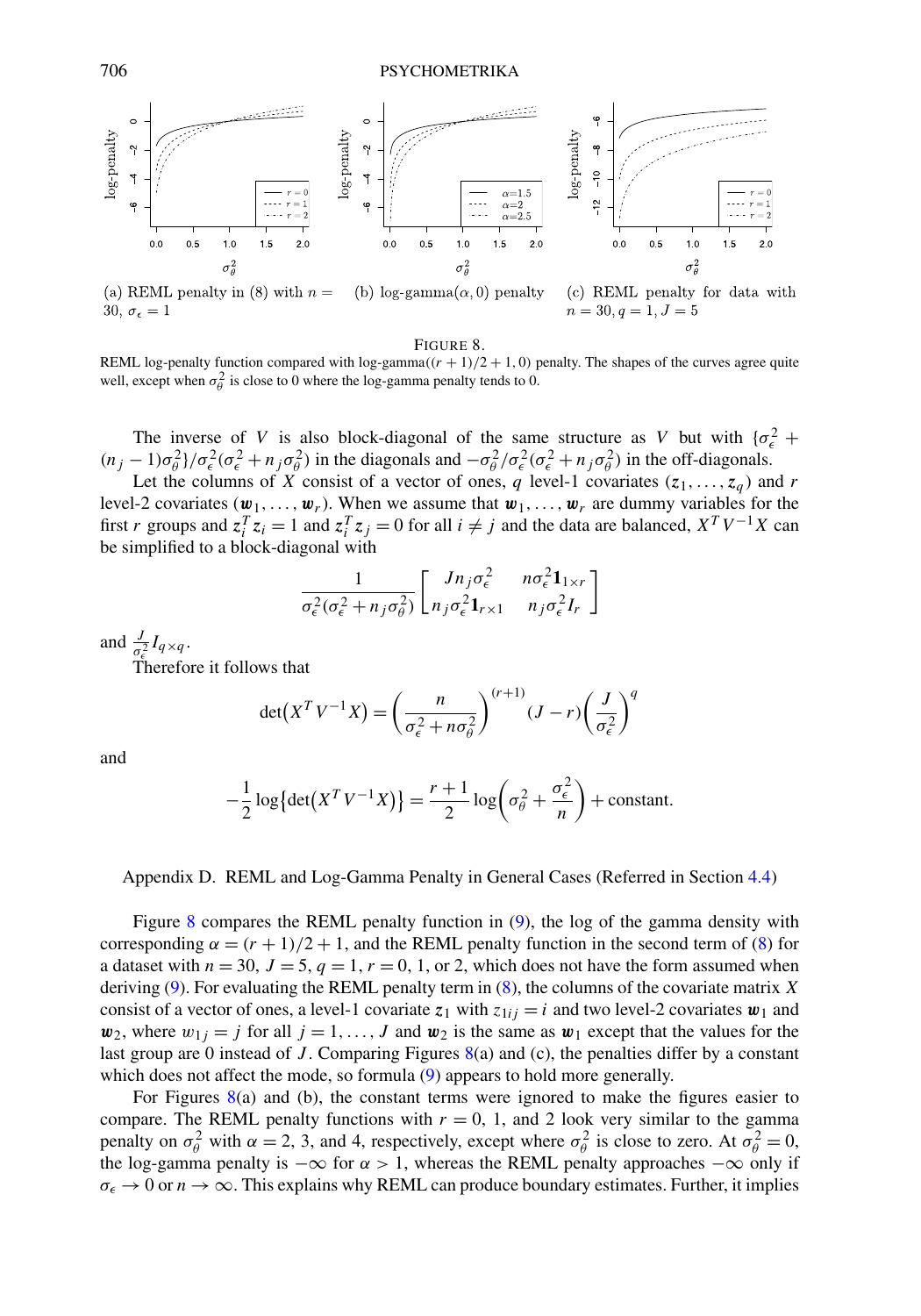

Bias and RMSE of  $\hat{\sigma}_{\theta}$ , and bias of the standard error of  $\hat{\mu}$ . + is MPL,  $\Delta$  is REM and  $\circ$  is ML.

<span id="page-22-1"></span><span id="page-22-0"></span>that the log-gamma penalty assigns more penalty on  $\sigma_{\theta}^2$  close to zero than REML for small *n* and large  $\sigma_{\epsilon}$ . Otherwise, REML can approximately be viewed as a special case of our method with a log-gamma penalty.

## Appendix E. Simulation of Unbalanced Variance Component Model

Swallow and Monahan ([1984\)](#page-24-23) compared several variance estimation methods for the oneway model, given by

$$
y_{ij} = \mu + \theta_j + \epsilon_{ij}, \quad i = 1, ..., n_j, \ j = 1, ..., J
$$
 (E.1)

where  $\theta_j \sim N(0, \sigma_\theta^2)$  and  $\epsilon_{ij} \sim N(0, \sigma_\epsilon^2)$ . They considered unbalanced data with eight different patterns of group sizes  $(n_1, \ldots, n_J)$ , and compared the bias and RMSE of estimators of  $\sigma_\theta$  using simulated datasets.

In this appendix, we picked two of the patterns Swallow and Monahan [\(1984](#page-24-23)) considered,  $(n_1, \ldots, n_J) = (1, 5, 9)$  and  $(1, 1, 1, 1, 1, 3, 13)$  with  $\sigma_{\epsilon} = 1$ , and compared ML and REML with the performance of the MPL estimates with  $log$ -gamma $(2, 0)$  penalty on  $\sigma_{\theta}$ , which approximates the REML penalty for this model.

As for the balanced case in Section [6,](#page-13-0) both ML and REML tend to underestimate  $\sigma_\theta$  for  $\sigma_{\theta} > 0$ . (See the left column of Figure [9.](#page-22-1)) On the other hand, MPL tends to overestimate  $\sigma_{\theta}$ but the magnitude of the bias decreases as  $\sigma_\theta$  increases. For  $\sigma_\theta = 1$ , the MPL estimator has the smallest bias for both patterns of group sizes. The RMSE is smallest for the MPL estimator when  $\sigma_{\theta} > 0$  as shown in the middle column of Figure [9.](#page-22-1)

The last column in Figure [9](#page-22-1) shows the estimated bias of the standard error of  $\hat{\mu}$ . When  $\sigma_{\theta}$ is zero, there is almost no difference in the bias between the ML and REML estimators. As  $\sigma_\theta$ increases, the bias for the MPL estimator becomes increasingly smaller than the bias for the other estimators.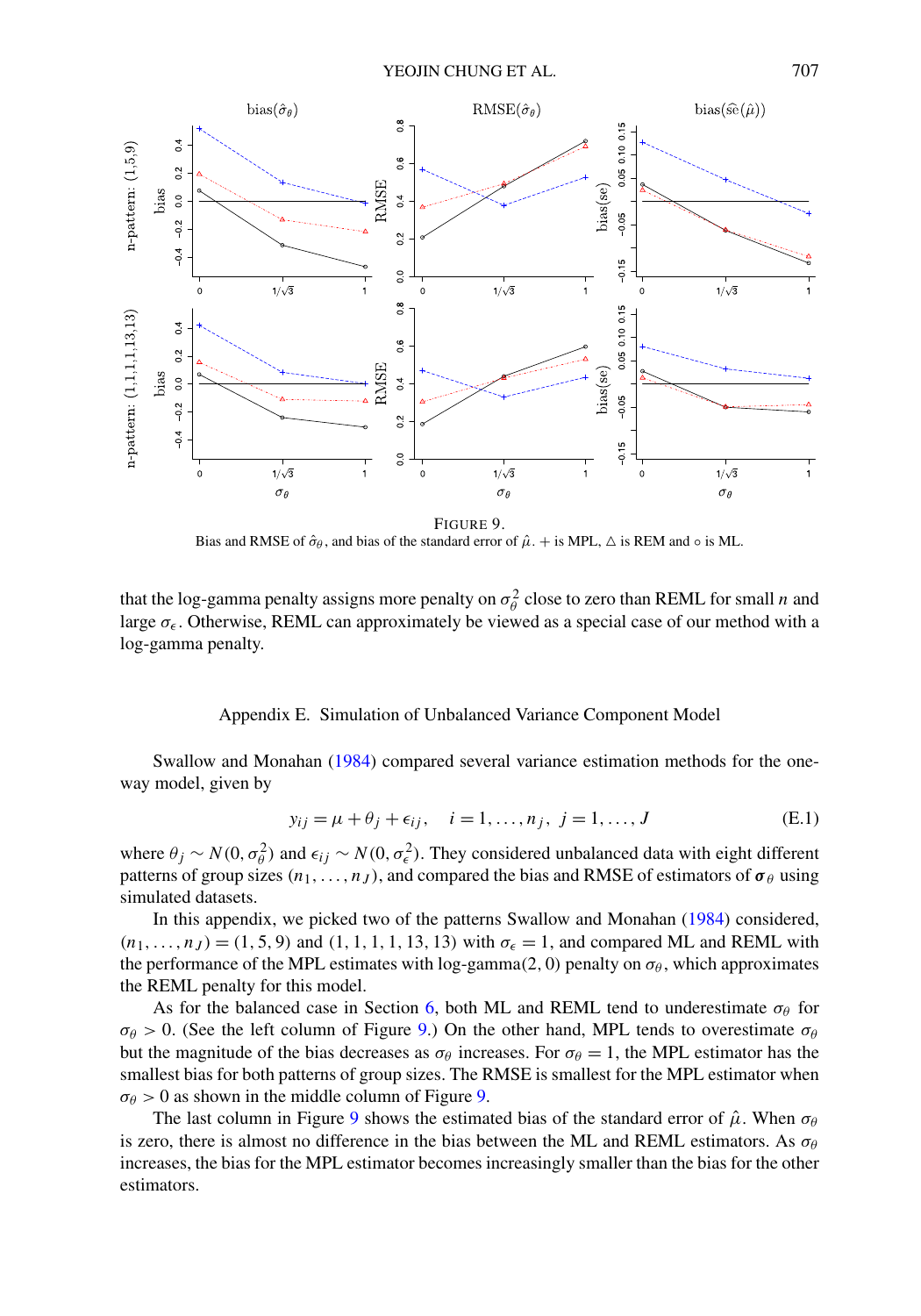#### References

- <span id="page-23-33"></span><span id="page-23-29"></span><span id="page-23-27"></span><span id="page-23-16"></span><span id="page-23-12"></span><span id="page-23-10"></span><span id="page-23-6"></span>Alderman, D., & Powers, D. (1980). The effects of special preparation on SAT-verbal scores. *American Educational Research Journal*, *17*(2), 239–251.
- <span id="page-23-26"></span>Bates, D., & Maechler, M. (2010). *lme4: Linear mixed-effects models using S4 classes*. R. package version 0.999375-37.
- <span id="page-23-25"></span>Bell, W. (1999). Accounting for uncertainty about variances in small area estimation. In *Bulletin of the International Statistical Institute, 52nd session, Helsinki*.
- <span id="page-23-13"></span>Borenstein, M., Hedges, L., Higgins, J., & Rothstein, H. (2009). *Introduction to meta-analysis*. Chichester: Wiley.
- Box, G., & Cox, D. (1964). An analysis of transformations. *Journal of the Royal Statistical Society. Series B*, *26*(2), 211–252.
- <span id="page-23-32"></span><span id="page-23-18"></span>Browne, W., & Draper, D. (2006). A comparison of Bayesian and likelihood methods for fitting multilevel models. *Bayesian Analysis*, *1*(3), 473–514.
- <span id="page-23-35"></span>Ciuperca, G., Ridolfi, A., & Idier, J. (2003). Penalized maximum likelihood estimator for normal mixtures. *Skandinavian Journal of Statistics*, *30*(1), 45–59.
- <span id="page-23-14"></span>Crainiceanu, C., & Ruppert, D. (2004). Likelihood ratio tests in linear mixed models with one variance component. *Journal of the Royal Statistical Society. Series B*, *66*(1), 165–185.
- <span id="page-23-24"></span>Crainiceanu, C., Ruppert, D., & Vogelsang, T. (2003). *Some properties of likelihood ratio tests in linear mixed models* (Technical report). Available at <http://www.orie.cornell.edu/~davidr/papers>.
- <span id="page-23-7"></span>Curcio, D., & Verde, P. (2011). Comment on: Efficacy and safety of tigecycline: a systematic review and meta-analysis. *Journal of Antimicrobial Chemotherapy*, *66*(12), 2893–2895.
- DerSimonian, R., & Laird, N. (1986). Meta-analysis in clinical trials. *Controlled Clinical Trials*, *7*(3), 177–188.
- <span id="page-23-31"></span>Dorie, V. (2013). *Mixed methods for mixed models: Bayesian point estimation and classical uncertainty measures in multilevel models*. PhD thesis, Columbia University.
- <span id="page-23-5"></span>Dorie, V., Liu, J., & Gelman, A. (2013). *Bridging between point estimation and Bayesian inference for generalized linear models* (Technical report). Department of Statistics, Columbia University.
- <span id="page-23-2"></span>Draper, D. (1995). Assessment and propagation of model uncertainty. *Journal of the Royal Statistical Society. Series B*, *57*(1), 45–97.
- <span id="page-23-28"></span><span id="page-23-17"></span>Drum, M., & McCullagh, P. (1993). [Regression models for discrete longitudinal responses]: comment. *Statistical Science*, *8*(3), 300–301.
- <span id="page-23-3"></span>Fay, R.E., & Herriot, R.A. (1979). Estimates of income for small places: an application of James–Stein procedures to census data. *Journal of the American Statistical Association*, *74*(366), 269–277.
- <span id="page-23-15"></span>Fu, J., & Gleser, L. (1975). Classical asymptotic properties of a certain estimator related to the maximum likelihood estimator. *Annals of the Institute of Statistical Mathematics*, *27*(1), 213–233.
- <span id="page-23-9"></span>Galindo-Garre, F., & Vermunt, J. (2006). Avoiding boundary estimates in latent class analysis by Bayesian posterior mode estimation. *Behaviormetrika*, *33*(1), 43–59.
- <span id="page-23-34"></span><span id="page-23-11"></span>Galindo-Garre, F., Vermunt, J., & Bergsma, W. (2004). Bayesian posterior mode estimation of logit parameters with small samples. *Sociological Methods & Research*, *33*(1), 88–117.
- Gelman, A. (2006). Prior distributions for variance parameters in hierarchical models. *Bayesian Analysis*, *1*(3), 515–533.
- <span id="page-23-20"></span>Gelman, A., Carlin, J., Stern, H., & Rubin, D. (2004). *Bayesian data analysis* (2nd ed.). London: Chapman & Hall/CRC.
- <span id="page-23-0"></span>Gelman, A., Jakulin, A., Pittau, M.G., & Su, Y.S. (2008). A weakly informative default prior distribution for logistic and other regression models. *The Annals of Applied Statistics*, *2*(4), 1360–1383.
- <span id="page-23-19"></span>Gelman, A., & Meng, X. (1996). Model checking and model improvement. In *Markov chain Monte Carlo in practice* (pp. 189–201). London: Chapman & Hall.
- <span id="page-23-23"></span>Gelman, A., Shor, B., Bafumi, J., & Park, D. (2007). Rich state, poor state, red state, blue state: what's the matter with Connecticut? *Quarterly Journal of Political Science*, *2*(4), 345–367.
- Greenland, S. (2000). When should epidemiologic regressions use random coefficients? *Biometrics*, *56*(3), 915–921.
- <span id="page-23-21"></span>Hardy, R., & Thompson, S. (1998). Detecting and describing heterogeneity in meta-analysis. *Statistics in Medicine*, *17*(8), 841–856.
- <span id="page-23-1"></span>Harville, D.A. (1974). Bayesian inference for variance components using only error contrasts. *Biometrika*, *61*(2), 383– 385.
- <span id="page-23-8"></span>Harville, D.A. (1977). Maximum likelihood approaches to variance components estimation and related problems. *Journal of the American Statistical Association*, *72*(358), 320–338.
- <span id="page-23-22"></span>Higgins, J.P.T., Thompson, S.G., & Spiegelhalter, D.J. (2009). A re-evaluation of random-effects meta-analysis. *Journal of the Royal Statistical Society. Series A*, *172*(1), 137–159.
- <span id="page-23-30"></span><span id="page-23-4"></span>Huber, P.J. (1967). The behavior of maximum likelihood estimation under nonstandard condition. In L.M. LeCam & J. Neyman (Eds.), *Proceedings of the fifth Berkeley symposium on mathematical statistics and probability* (Vol. 1, pp. 221–233). Berkeley: University of California Press.
- Kenward, M., & Roger, J.H. (1997). Small-sample inference for fixed effects from restricted maximum likelihood. *Biometrics*, *53*(3), 983–997.
- Laird, N.M., & Ware, J.H. (1982). Random effects models for longitudinal data. *Biometrics*, *38*(4), 963–974.
- Li, H., & Lahiri, P. (2010). An adjusted maximum likelihood method for solving small area estimation problems. *Journal of Multivariate Analysis*, *101*(4), 882–892.
- Longford, N.T. (2000). On estimating standard errors in multilevel analysis. *Journal of the Royal Statistical Society. Series D*, *49*(3), 389–398.
- Maris, E. (1999). Estimating multiple classification latent class models. *Psychometrika*, *64*(2), 187–212.
- Miller, J. (1977). Asymptotic properties of maximum likelihood estimates in the mixed model of the analysis of variance. *The Annals of Statistics*, *5*(4), 746–762.